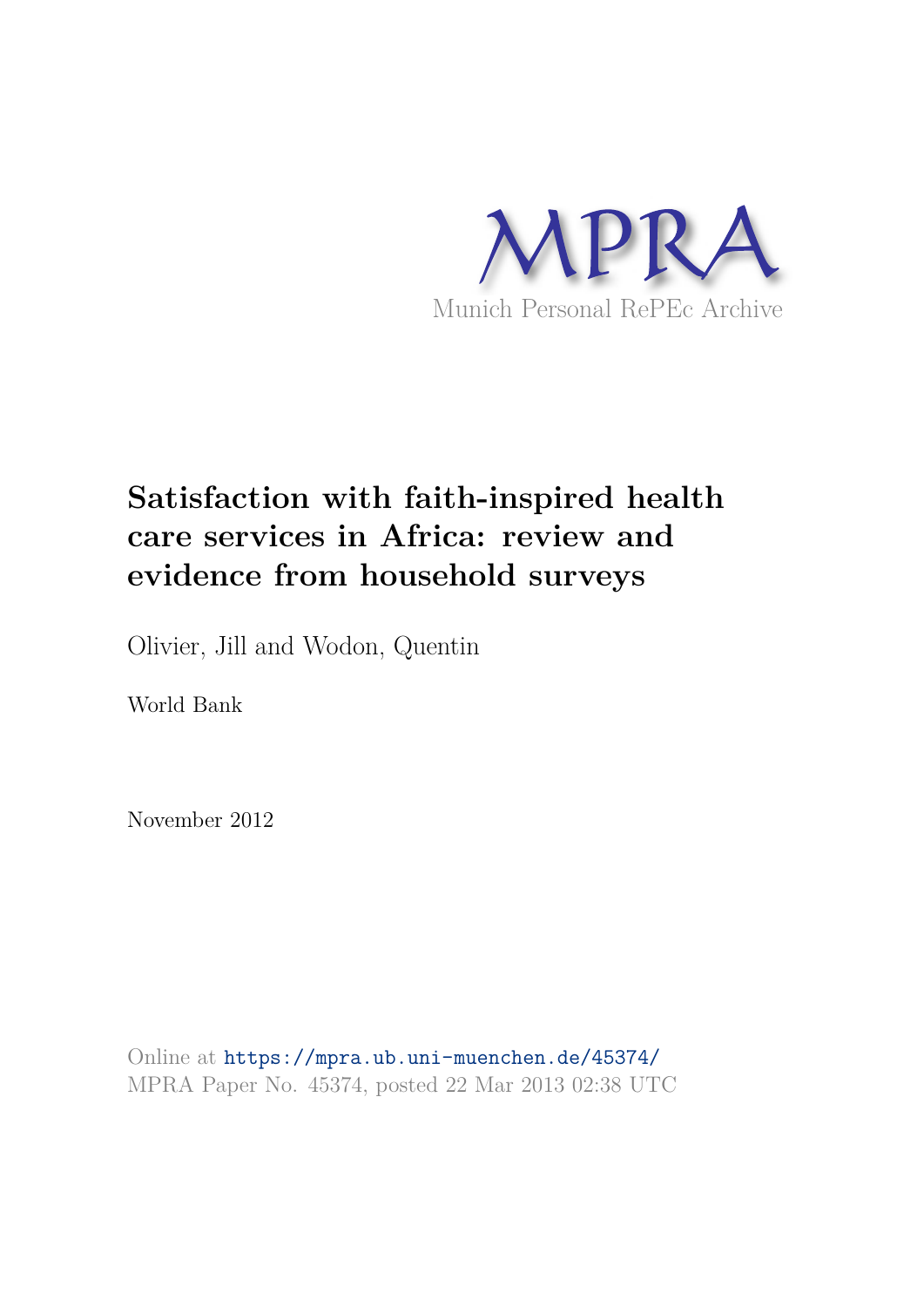# **SATISFACTION WITH FAITH-INSPIRED HEALTH CARE SERVICES IN AFRICA: REVIEW AND EVIDENCE FROM HOUSEHOLD SURVEYS**

# *Jill Olivier, Clarence Tsimpo and Quentin Wodon*  University of Cape Town and World Bank

*Patient service satisfaction has become a critical concept, utilized both in the assessment of quality of care and to predict a range of health-related behaviors and outcomes. What can be said about patient satisfaction with faith-inspired institutions (FIIs) in the African context in comparison with other providers, and especially public providers? Our objective in this paper is first to review what evidence there is in the literature that might cast light on the comparative satisfaction of patients with FII-health services in Africa today. Second, we present new evidence from household surveys in six African countries on satisfaction rates. Overall, the results suggest that satisfaction with the services provided by FIIs is higher than with those provided by public facilities.* 

#### **INTRODUCTION**

 $\overline{a}$ 

In 1986, World Bank authors noted in a report on the African health sector that: *"In Nigeria and Uganda, mission hospitals and clinics have medicines and other supplies when public facilities do not. In Malawi, consumers walk miles past nearly free government health centers to get to mission clinics that charge many times as much…"*  (World Bank 1986). After three decades of African health sector crises and reforms, such sentiments remain strong: it is typically believed that nongovernmental organizations (NGOs) and in particular *faith-inspired institutions* (FIIs) are preferred by users. Of course, it is widely recognized that FIIs are varied, and often have structural and quality concerns of their own. However, as in the 1986 World Bank report, there remains a perception that health-seekers often 'prefer' FIIs – sometimes because FIIs are located in rural and hardship areas in which there are no other services, but also in communities in which there are now (possibly cheaper) public services available.<sup>[1](#page-1-0)</sup>

Indeed, there is a fairly strong discourse which argues that faith-inspired health care institutions have characteristic comparative values that enable them to provide better services to the population they serve, especially the poor. Similarly it is argued that FIIs have characteristic ways of operating, of providing 'compassionate care', or motivating their workforce differently. However, there is very little systematic evidence on such *comparative* advantages (or in some cases disadvantages) of FIIs versus other providers – including public, private-for-profit (PFP), or other nongovernmental (NGO) or private-

<span id="page-1-0"></span><sup>&</sup>lt;sup>1</sup> This area of inquiry is a terminological minefield. Within the broad classification of public vs private – there are many varieties. Private is often split into private-for-profit and private-not-for-profit (PNFP). PNFP is also sometimes called 'nongovernmental (NGO) or 'voluntary' – and in the case of faith-inspired institutions: 'church providers', 'mission providers', 'faith-based organizations' and the like.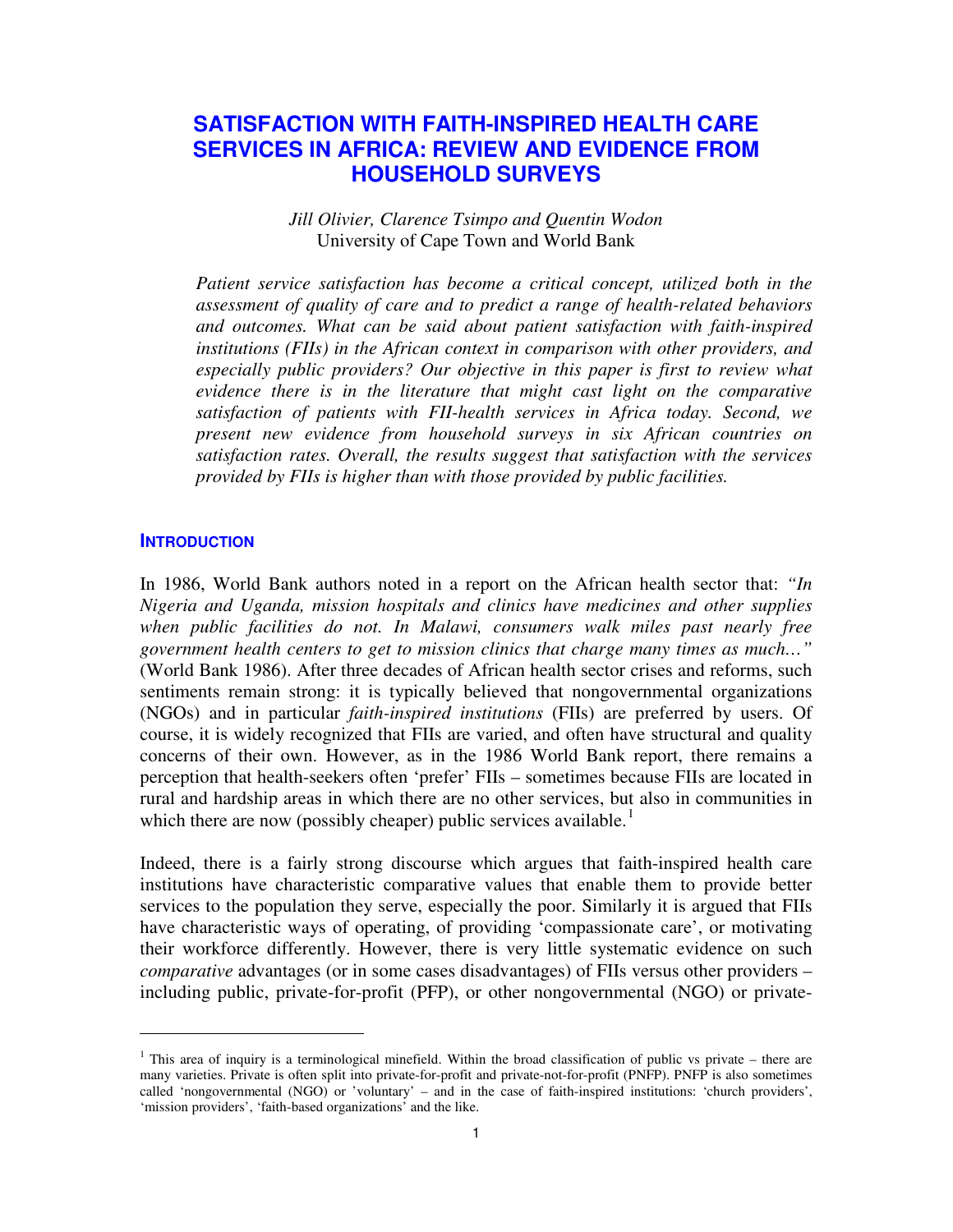not-for-profit (PNFP) providers – especially the kind of evidence that can be utilized at a policy level. There *is* a steadily increasing body of literature which compares the quality of public and private providers in development contexts (see Berendes et al 2011). However, this literature most commonly groups FIIs together with other providers ('private' or 'NGO'). This of course makes sense from an aggregate perspective – but it does not enable any resolution of the questions about whether FIIs have a comparative advantage or disadvantage as a result of their faith-inspired or faith-affiliated nature. And it is even harder to assess whether the quality and operational differences often suggested, if they can be documented at all, are rooted in the FIIs' religious nature or practice, or other aspects of their culture which are not necessarily strongly tied to their faith.

The issue of comparative difference is complex – and needs to be addressed from a number of different angles as can be seen in other papers of this collection. It is beyond the scope of this particular paper to address all the different elements of comparative quality (for example, comparing structural, technical and competency measures) – although this is certainly where such discussion must lead.

In this paper, we address just one element: what can be said about patient service satisfaction with FIIs in the African context *in comparison with other providers*. Patient satisfaction has become a critical concept, utilized both in the assessment of quality of care and to predict a range of health-related behaviors and outcomes. There are significantly fewer assessments of patient satisfaction in developing countries than there are elsewhere – and certainly not enough in Africa where quality and service provision is so varied. Berendes et al (2011) provide a useful systematic review of studies which examines in a comparative way the quality of public and private ambulatory health care in low and middle income countries. In such literature, patient satisfaction is usually utilized as an outcome or process indicator relating to quality measures.

However, there is still an ongoing search for appropriate and reliable methodologies for measuring quality and also patient satisfaction. As Abiodun (2010) says, "*Satisfaction,*  like quality, is a multidimensional construct...overall service satisfaction is a construct *with multiple indicators at the attribute level…"* As will be discussed in the literature review below, satisfaction is measured in many different ways - sometimes based on just a few indicators (such as willingness to return to that same facility for the same health problem), but more often as part of a more complex analysis which integrates multiple quality and contextual factors (for example, tracking the patient's exposure to a number of different service attributes such as cost, equipment, medication, attention from doctors, courtesy, convenience of location, or layout of facilities).

Bekeke et al (2008) demonstrate this more complex perspective, saying: "*Studies have shown that, satisfied patients are more likely to utilize health services, comply with medical treatment, and continue with the health care providers…Satisfaction is related to more partnership building, more social conversation, courtesy, clear communication and information, respectful treatment, length of consultation, cleanliness of facility, drug availability and waiting time. Measurement of patient satisfaction involves multidimensional aspects of patients' opinion on health care, identifying problems in health*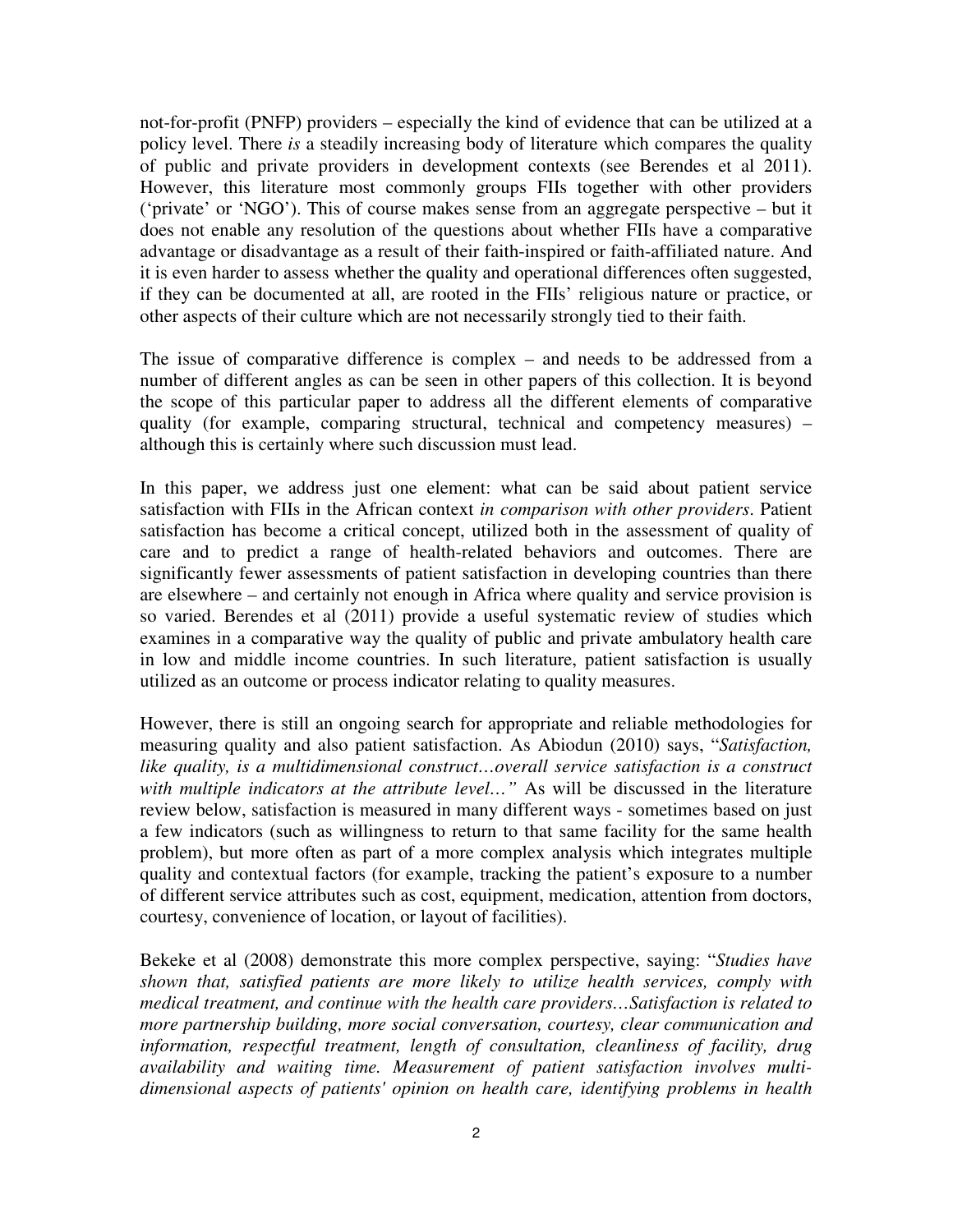*care, and evaluation of health care."* Furthermore, patient satisfaction is particularly challenging being based on patient perceptions or their subjective understanding of the care received. When based on exit interviews (as is most common), there are unavoidable elements of self-selection bias among patients, that is, patients who choose to go to a particular facility are more like to be satisfied with the quality of care than the population as a whole, since those who are not satisfied are more likely to have sought care elsewhere (see Levin et al 1999).

Our objective in this paper is somewhat more modest than some of these more complex satisfaction analyses. We review what evidence there is that might cast light on the *comparative satisfaction of patients with FII-health services in Africa* today. In order to do this, we first systematically review the available literature – seeking out studies which comment on patient satisfaction, with data that distinguishes FIIs from other PNFP providers. Although there is a great deal of anecdotal and policy-level opinion about the comparative satisfaction with FIIs in Africa – there is little systematic evidence – and it is therefore necessary to parse out such findings from studies which are more broadly focused. Secondly, we present new evidence from household surveys to add a further layer to this discussion. For that part, we checked on the availability of data identifying faith-inspired providers in the main multi-purpose national surveys implemented in approximately 30 African countries. In about half of the surveys that we examined, there was enough information on the type of provider consulted by households to identify separately public, private faith-inspired, and private (non-FI) providers. And in six of those surveys, questions were asked to household members relating to whether they were satisfied with the services that they received from their provider, and if not, what the reasons for this dissatisfaction might be (with specific potential reasons provided). We present these findings for the six countries below (see also Wodon, 2013). However, this must be understood as a measure of broad popular satisfaction with health services based on household survey data. We present this here to add to the broader literature and discussion about the comparative characteristics of FIIs, recognizing the limitations of the measures we use.

It is also important to note that throughout this discussion we mainly address health facilities (hospitals, clinics, and health centers) – rather than the broader universe of often faith-inspired health providers such as traditional healers, faith healing 'clinics', or even chemical dealers. In the final section, we discuss a number of key issues that are suggested in the broader literature as being important characteristics of FIIs that are linked to satisfaction and quality - such as 'compassionate care', the availability of pharmaceuticals, and the suggested successful payoff being implemented by some FIIs between higher cost and higher satisfaction. There is, of course, a lot of heterogeneity among FIIs in the cost charged to patients - some FIIs are cheaper than public facilities, while others are more expensive - but the question is, when FIIs are more costly to households whether this is compensated by higher quality.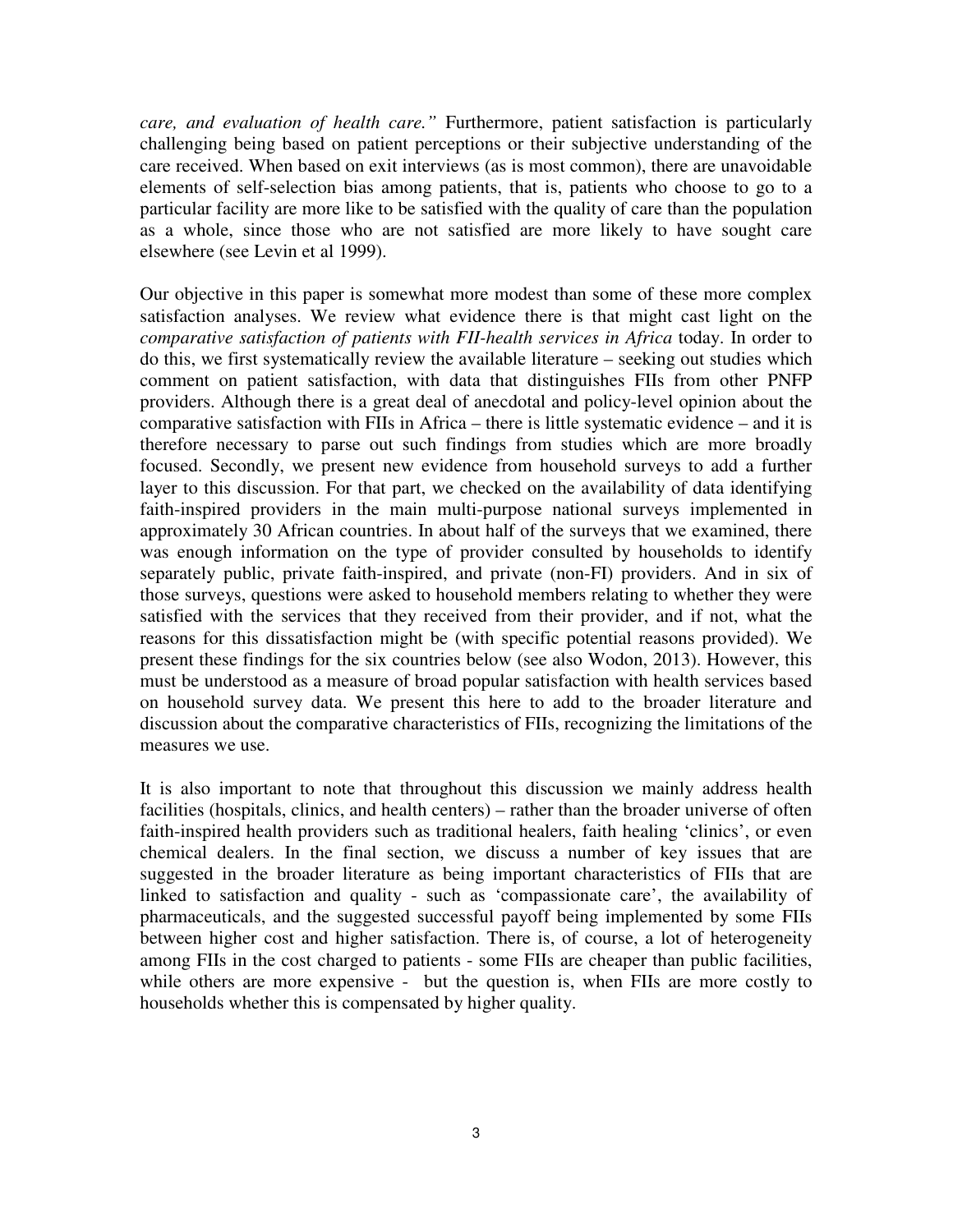### **LITERATURE REVIEW: COMPARATIVE PATIENT SATISFACTION WITH FIIS**

Digging out literature on patient satisfaction with faith-inspired health services in Africa is something of an adventure. Standard and systematic review methods do not reveal a substantial literature. Widmer et al (2011) have just released a systematic review of literature on the role of faith-based organizations (FBOs) in the area of maternal/newborn health care in Africa over a twenty year period (1989-2009) and found only six articles meeting their criteria. They do report, however, that based on the findings in these six articles, while "*maternal/newborn health services provided by FBOs were similar to those offered by governments…the quality of care received and the satisfaction were reported to be better.*" Schmid et al (2008) similarly conducted a broader scoping literature review on faith-inspired health care in sub-Saharan Africa, and noted a dearth of data and evidence which directly compared the scope or quality of faith-inspired health services (with FIIs usually 'hidden' among NGO or PNFP providers).

Overall, the absence of substantial comparative studies on quality or utilization of FIIs in Africa means that the main discourse on the comparative advantages or disadvantages of FIIs often appears to be anecdotal or at least not obviously tied to evidence-based analysis. We do not want to impose a particular bias on this discussion – but if you base your conclusions on the 'grey literature' of organizational and practitioner reports and best practice experience, public statements and conference presentations – then there is indeed a plethora of anecdotes and qualitative insights which report wide-spread preference for FIIs in Africa, including higher levels of patient satisfaction (see examples in the discussion below). Unfortunately, the data or more systematic evidence that might support such widely-held sentiment is largely absent, or severely outdated – especially considering the crises and reforms African health systems have faced in the last thirty years. This literature is also greatly fragmented, so that estimates across countries remain plagued by comparability issues. In table 1 we list some of the studies which have been identified as containing some comparative information on patient satisfaction in relation to FIIs in Africa.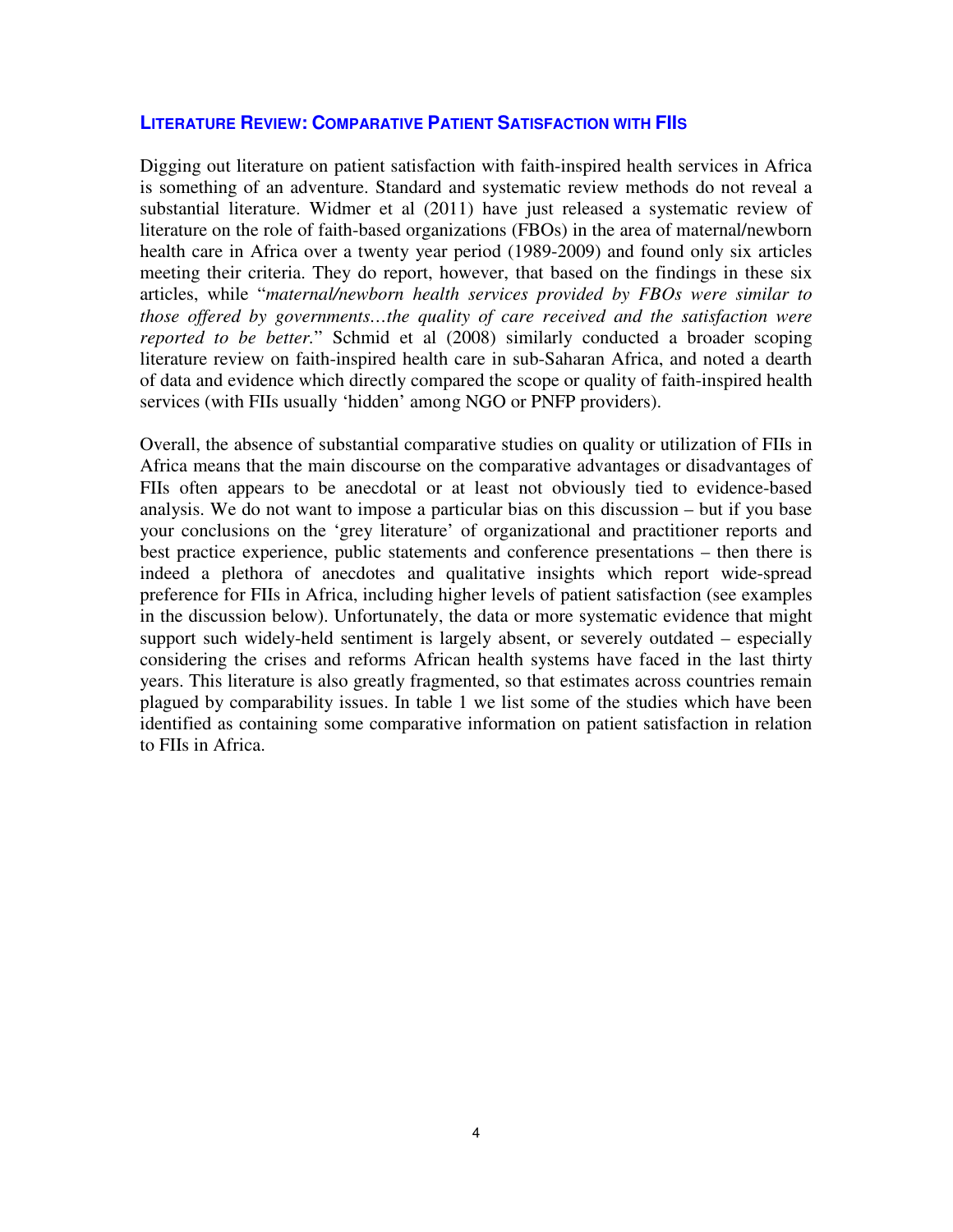| <b>Author-state</b>    | <b>Focus</b>                                                | <b>Method</b>                                                                                                    | Finding relating to 'comparative satisfaction'                                                                                              |
|------------------------|-------------------------------------------------------------|------------------------------------------------------------------------------------------------------------------|---------------------------------------------------------------------------------------------------------------------------------------------|
| 1994                   | satisfaction<br>Community                                   | Focus groups/qualitative interviews: In each village:                                                            | Church health care was generally perceived to be better than                                                                                |
| Gilson et al           | with PHC services evaluated                                 | 3-6 key informants, 3-6 focus groups, 20 mothers                                                                 | government care – but also considerable variation in                                                                                        |
| Tanzania               | in the Morogoro region of                                   | and discussions, including perceptions about quality.                                                            | community judgments and clear signs of poor quality church                                                                                  |
|                        | Tanzania.                                                   |                                                                                                                  | care.                                                                                                                                       |
| 1994 & 1995            | Relationships<br>between                                    | (surveys/exit)<br>Mixed-method<br>interviews):                                                                   | In private sector, for-profit and Catholics offered best care.                                                                              |
| Wouter et al           | quality<br>of<br>care<br>and                                | Comparative study based on provider, patient and                                                                 | Differences between patient and provider perceptions of                                                                                     |
| Senegal                | efficiency in the public and                                | household surveys (1992-1994). Nationwide sample                                                                 | satisfaction (patients more satisfied with care-received than                                                                               |
|                        | private sectors in Senegal.<br>Adds survey data relating to | of 95 (3 public hospitals, 23 health centers, 46<br>health posts, 23 health huts) and 57 private health          | providers were with care-rendered.) Overall patient satisfaction<br>was high. In <i>public facilities</i> , over 80% of patients satisfied; |
|                        | quality of care to data                                     | facilities (30 Catholic health posts, 13 company                                                                 | except for hospitals (65%), 80% willing to return; 60% of staff                                                                             |
|                        | collected in field surveys in                               | clinics, 6 for-profit clinics, 8 'other clinics'). Patient                                                       | perceived care to be average or below. In private facilities,                                                                               |
|                        | Niger and Senegal.                                          | quality perceptions from 20 patients and medical                                                                 | almost 100% client satisfied with the exception of 'other                                                                                   |
|                        |                                                             | staff in each facility.                                                                                          | clinics'; and staff perceived care to be good.                                                                                              |
| 1995                   | Study<br>relative<br>testing                                | Mixed-method (surveys/exit interviews): 46 public                                                                | Private providers highly heterogeneous but tend to offer better                                                                             |
| Bitran                 | of<br>efficiency<br>non-                                    | health posts vs 30 catholic health posts - various                                                               | quality services with higher patient satisfaction. Catholic health                                                                          |
| Senegal                | governmental private sector                                 | quality indicators (structure and process measures)                                                              | posts were significantly more efficient than public and other                                                                               |
|                        | provision of health services                                | including patient exit interviews on service                                                                     | private facilities, with higher drug availability, and similar                                                                              |
|                        | in Senegal.                                                 | satisfaction                                                                                                     | patient fees to public.                                                                                                                     |
| 1995                   | Testing whether voluntary                                   | Mixed-method (surveys/exit interviews): Sampling                                                                 | Better clinical performance, interpersonal conduct and overall                                                                              |
| Kanji et al            | agencies<br>provide<br>better                               | included 28 government facilities versus 15                                                                      | user satisfaction for PNFP providers as compared to                                                                                         |
| Tanzania               | quality of care than public<br>facilities<br>for<br>primary | PNFP/voluntary facilities (Catholic, Protestant and<br>Muslim). Various aspects of quality - including           | government providers (although many PNFP consultations<br>were outside established clinical practice).                                      |
|                        | curative outpatient services                                | patient exit interviews on service satisfaction.                                                                 |                                                                                                                                             |
|                        | in Dar-es-Salaam.                                           |                                                                                                                  |                                                                                                                                             |
| 1999                   | Evaluates<br>provider<br>and                                | Mixed-method<br>(surveys/exit)<br>interviews):<br>Data                                                           | Overall impressions are satisfactory - with client satisfaction                                                                             |
| Levin et al            | consumer costs of maternal                                  | relating to quality indicators collected in 1998 from                                                            | higher in the mission hospital and health center. Clients at the                                                                            |
| Uganda                 | health services, along with                                 | 4 health facilities (1 public and 1 mission hospital, 1                                                          | mission health center rate all aspects of their visit in the highest                                                                        |
|                        | selected quality indicators at                              | public and 1 mission health center) and among                                                                    | category. This may be related to the presence of a doctor, and                                                                              |
|                        | health facilities and among                                 | community practitioners (17 private midwives and                                                                 | perceptions that care from a doctor and more availability of                                                                                |
|                        | community practitioners in                                  | 20 TBAs) in Masaka District. Includes observation,                                                               | drugs are preferable to care from a midwife or nurse (may be                                                                                |
|                        | Masaka District of Uganda.                                  | provider interviews and (128) client exit interviews.                                                            | related to patients according higher value to the services                                                                                  |
|                        |                                                             |                                                                                                                  | received because of higher fees.)                                                                                                           |
| 2003                   | Compares costs of maternal                                  | Mixed-method<br>(surveys/exit)<br>interviews):<br>Case                                                           | In all three countries the (6) mission facilities generally score                                                                           |
| Levin et al<br>Uganda, | health services in three<br>Anglophone countries.           | studies plus client exit polls on costs and quality for<br>maternal services at 1 public and 1 mission hospital; | higher on process indicators and client satisfaction than did the<br>(6) public facilities.                                                 |
| Malawi,                |                                                             | and 1 public and 1 mission centre in each country.                                                               |                                                                                                                                             |
| Ghana                  |                                                             |                                                                                                                  |                                                                                                                                             |
| 2003                   | Baseline survey on Ugandan                                  | Mixed-method (surveys/exit interviews): Baseline                                                                 | Satisfaction was found to be higher in private non-profit                                                                                   |
| Lindelöw et al         | health sector to validate data                              | survey (in 2000) of 155 PHC facilities (81 public, 30                                                            | facilities (many of which are faith-inspired) than in public                                                                                |
| Uganda                 | and check for discrepancies                                 | PFP, 44 PNFP). The 44 PNFP facilities include 25                                                                 | facilities in areas such as friendly service, information about                                                                             |
|                        | in reporting.                                               | Catholic, 11 Protestant, 1 Muslim, 2 SDA, and 5                                                                  | ailment, prompt attention, and information about charges.                                                                                   |
|                        |                                                             | NGO). 1617 patient exit polls for qualitative                                                                    |                                                                                                                                             |

**Table 1: Sample of studies with elements relating to 'comparative satisfaction' with FB-health providers in Africa**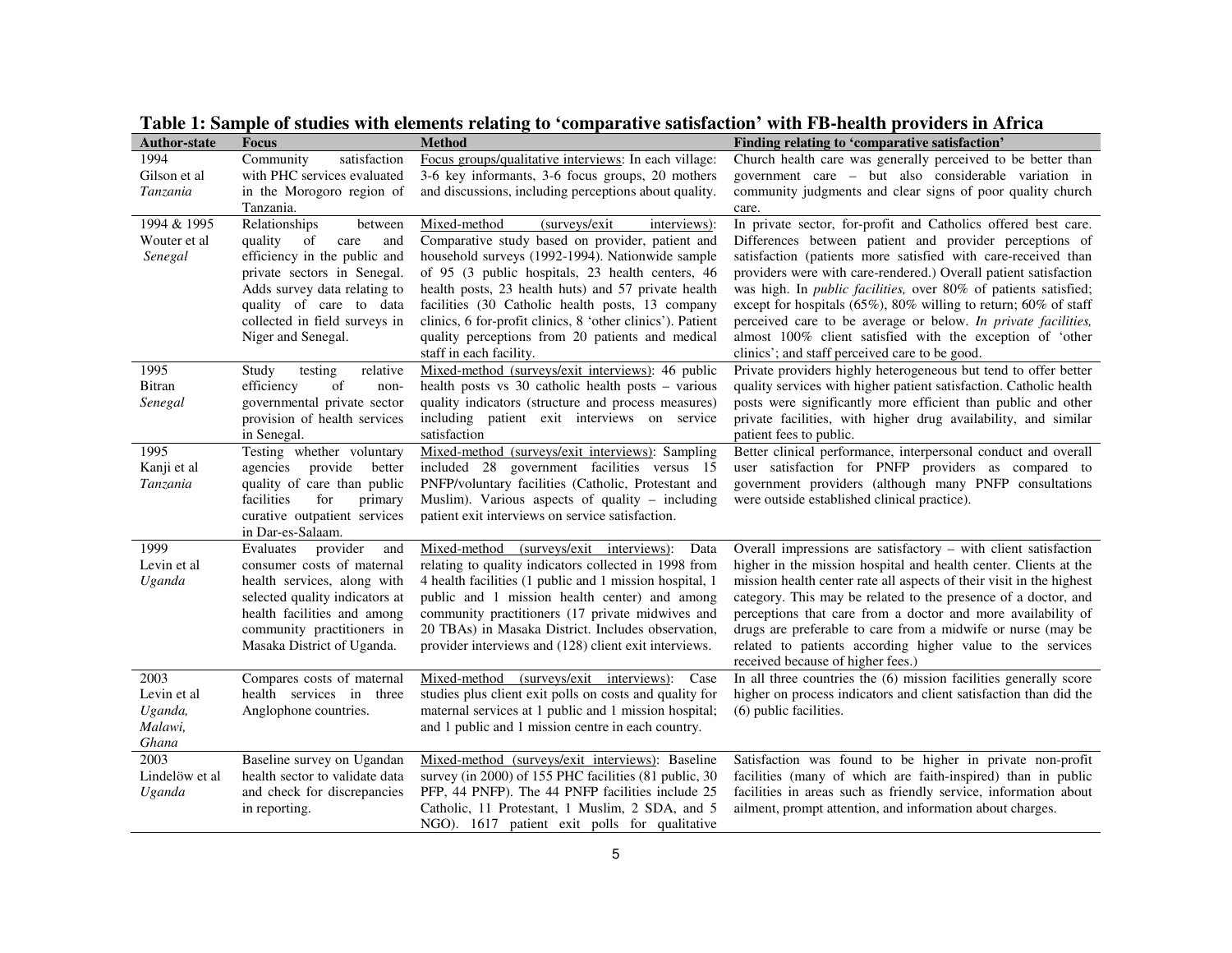| <b>Author-state</b>                        | <b>Focus</b>                                                                                                                                                                                                                                         | <b>Method</b>                                                                                                                                                                                                                                                                                                                                                                                 | Finding relating to 'comparative satisfaction'                                                                                                                                                                                                                                                                                                                                                                                                                                                                                                 |  |  |
|--------------------------------------------|------------------------------------------------------------------------------------------------------------------------------------------------------------------------------------------------------------------------------------------------------|-----------------------------------------------------------------------------------------------------------------------------------------------------------------------------------------------------------------------------------------------------------------------------------------------------------------------------------------------------------------------------------------------|------------------------------------------------------------------------------------------------------------------------------------------------------------------------------------------------------------------------------------------------------------------------------------------------------------------------------------------------------------------------------------------------------------------------------------------------------------------------------------------------------------------------------------------------|--|--|
|                                            |                                                                                                                                                                                                                                                      | measure of performance.                                                                                                                                                                                                                                                                                                                                                                       |                                                                                                                                                                                                                                                                                                                                                                                                                                                                                                                                                |  |  |
| 2003<br>Mliga<br>Tanzania                  | Relationship<br>between<br>quality of<br>care<br>and<br>organizational structure of<br>services in four types of<br>health providers in Tanzania<br>is examined: 1 public and 3<br>church<br>denominations:<br>SDA,<br>Lutheran,<br>and<br>Catholic. | Mixed-method (surveys/exit interviews): Study<br>carried out in Iringa and Arusha regions in 1996. 51<br>health facilities owned by the government (16),<br>Lutheran (15), Roman Catholic (15), and (5) SDA<br>church denominations were surveyed. Includes<br>technically derived scores of quality (professional<br>observation) and client evaluations of quality<br>(patient interviews). | On technical measures and medicine stocks, church facilities<br>performed better than public. Satisfaction rates were highest for<br>clients of Lutheran facilities; then public; then SDA. Catholic<br>facilities received favorable technical measures, but were least<br>favored for a return visit. Clients valued the service provided<br>by public facilities relative to the cost of those services,<br>followed by the Catholics, then Lutherans. SDA services were<br>thought to be too expensive (matching actual cost differences). |  |  |
| 2006<br><b>ARHAP</b><br>Zambia,<br>Lesotho | Mapping study of faith-<br>based health and HIV/AIDS<br>activities in Lesotho and<br>Zambia (2005-2006)                                                                                                                                              | Focus groups/qualitative interviews: Mixed method<br>study including 16 community focus-groups: 9<br>health-seeker and 7 health-provider (358 indiv.)<br>Perceptions of community satisfaction gathered<br>through participatory ranking, interviews and<br>questionnaires.                                                                                                                   | Community focus groups consistently ranked local faith-based<br>facilities higher - usually described as a result of additional<br>quality of 'compassionate care'.                                                                                                                                                                                                                                                                                                                                                                            |  |  |
| 2009<br>Bazant &<br>Koenig<br>Kenya        | Women's satisfaction with<br>delivery care in a cluster or<br>informal<br>settlements in<br>Nairobi                                                                                                                                                  | Household surveys: Data of 1266 women who<br>delivered in health facilities $(2004/2005)$ : 63% gave<br>birth in a nearby private facility, 31% in a public<br>hospital, 2% in a public health center, 4% in a<br>mission hospital located 20 km away.                                                                                                                                        | Women's delivery care expenditures varied by facility type,<br>with the cost of delivery at the mission hospital significantly<br>higher (5 times the median expenditure at private facilities).<br>However, dissatisfaction was greater among women who gave<br>birth at government hospitals than at private facilities in the<br>informal settlements. The mission hospital received the highest<br>satisfaction ratings, "most likely reflecting the high-cost<br>provision of care that was affordable to few women"                      |  |  |
| 2010<br>Nwabueze etal<br>Nigeria           | Comparative assessment of<br>patients' satisfaction with<br>ambulatory HIV/AIDS care<br>in a Catholic secondary<br>hospital and public tertiary<br>hospital in Anambra State.                                                                        | (surveys/exit)<br>Mixed-method<br>interviews):<br>A<br>descriptive comparative cross-sectional study based<br>on interviews of 300 PLWHA-patients sampled<br>from the two facilities.                                                                                                                                                                                                         | More patients complained of a bad attitude of staff at the<br>Catholic (SCBH) facility but overall patients' perception of<br>care by all staff was significantly higher at the Catholic facility<br>than the public one. Rating of patient satisfaction drivers like<br>waiting time, confidentiality, hospital structure and<br>environment were higher in the Catholic facility. Overall<br>patient satisfaction with HIV/AIDS services was rated higher in<br>the Catholic facility, despite more concerns about higher user<br>fees.      |  |  |
| 2011<br>Babikako et al<br>Uganda           | Cross-sectional<br>evaluation<br>$(2007 - 2008)$<br>study<br>of<br>satisfaction of adult TB<br>patients attending public and<br>private (Christian) hospitals<br>for TB<br>treatment in<br>Kampala.                                                  | Mixed-method (surveys/exit interviews): Evaluation<br>comparing satisfaction of adult TB patients at<br>Mulago (the national TB center, and a tertiary<br>public teaching hospital) and Mengo (a private<br>Christian hospital with TB clinic, under the UPMB<br>umbrella) - to understand how patient satisfaction<br>differs by hospital setting.                                           | Patients at public hospitals experienced significantly lower<br>levels of satisfaction with technical quality of TB care,<br>responsiveness to patient preferences and patients'<br>understanding of potential problems of TB medicines.<br>Differences in satisfaction suggest differences in public/private<br>delivery with private healthcare possibly more patient-centered.                                                                                                                                                              |  |  |
| 2011<br>Lievens et al<br>Ghana             | Study focused on health<br>worker incentives in Ghana.                                                                                                                                                                                               | groups/qualitative<br>interviews:<br>Focus<br>Some<br>qualitative interviews with patients.                                                                                                                                                                                                                                                                                                   | Quality of care judged higher in NGO facilities by both users<br>and health workers: waiting times are generally shorter and<br>staff is less absent. Transport for outreach activities is more                                                                                                                                                                                                                                                                                                                                                |  |  |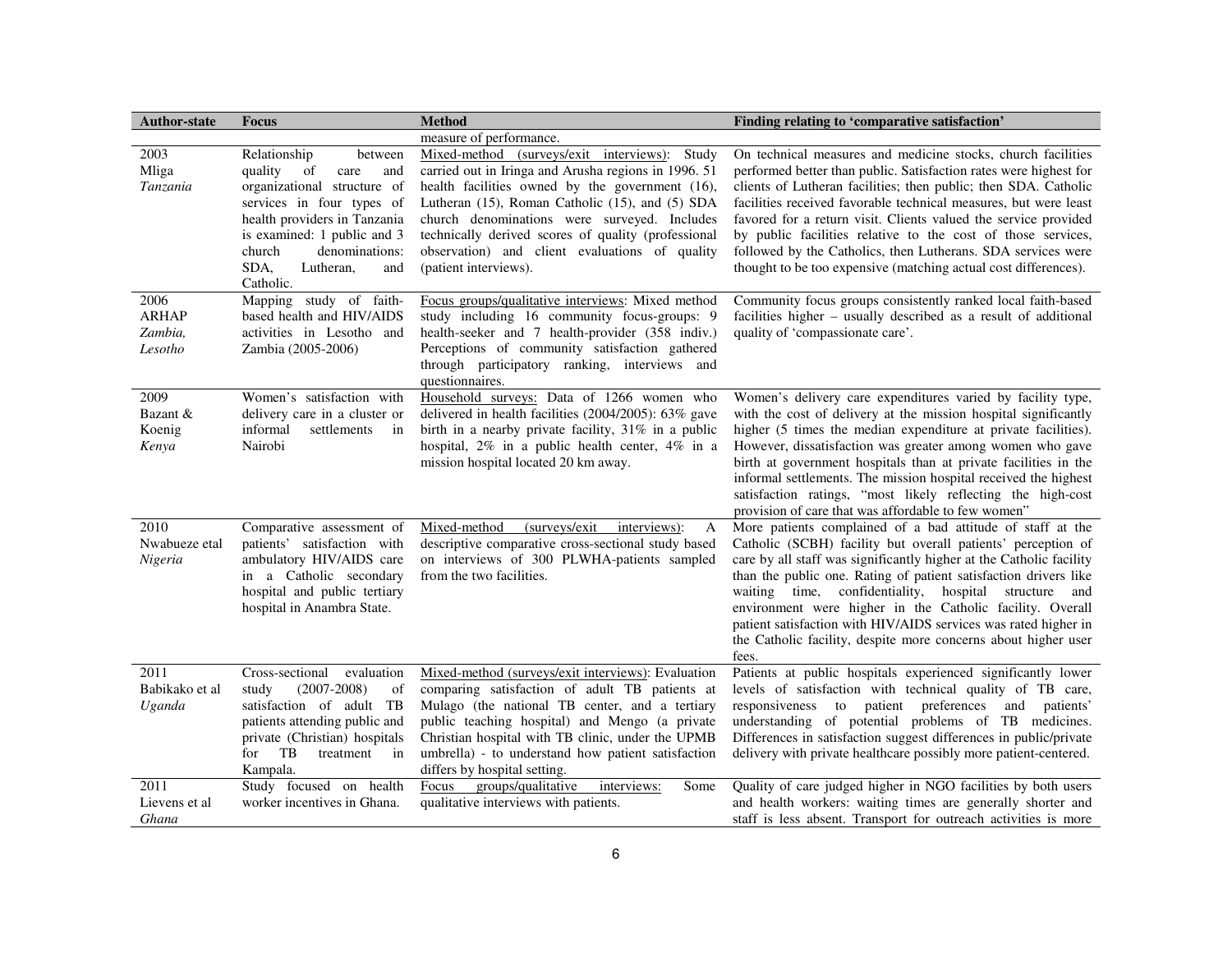| <b>Author-state</b> | <b>Focus</b>                     | <b>Method</b>                                          | Finding relating to 'comparative satisfaction'                    |  |  |  |
|---------------------|----------------------------------|--------------------------------------------------------|-------------------------------------------------------------------|--|--|--|
|                     |                                  |                                                        | available; staff is competent, has a positive attitude, is        |  |  |  |
|                     |                                  |                                                        | respectful towards patients.                                      |  |  |  |
| 2011                | health<br>Ghana<br>sector        | Household survey: GLSS4&5 household surveys            | No significant difference found between provider types in         |  |  |  |
| Makinen et al       | assessment                       | (and community focus groups)                           | relation to patient satisfaction. Consumers usually choose self-  |  |  |  |
| Ghana               |                                  |                                                        | financed private providers for quality services, customer         |  |  |  |
|                     |                                  |                                                        | service, and short waits; Ghana Health Service providers for      |  |  |  |
|                     |                                  |                                                        | quality services, low prices, and availability of doctors; and    |  |  |  |
|                     |                                  |                                                        | Christian Health Association of Ghana providers for quality       |  |  |  |
|                     |                                  |                                                        | services, availability of doctors, and more courteous service.    |  |  |  |
| 2012                | Satisfaction<br>with<br>services | Focus groups/qualitative interviews: In each of six    | Better satisfaction with faith-inspired providers; one key reason |  |  |  |
| Gemignani           | for choosing<br>and reasons      | faith-inspired facilities in two areas (one urban, one | for choosing faith-inspired facilities is lower cost of service,  |  |  |  |
| and Wodon           | providers,<br>faith-inspired     | rural), in-depth interviews with patients<br>and       | especially for Catholic providers due to lower cost for the poor. |  |  |  |
| Burkina Faso        | comparing public, Christian      | clinic/hospital staff plus other key informants, as    | Other key reason is better service and relationships between      |  |  |  |
|                     | and Islamic facilities.          | well as community focus groups.                        | clinic staff and patients.                                        |  |  |  |
| 2012                | Satisfaction<br>with<br>services | Mixed methods: Household survey analysis as well       | Quantitative analysis of household survey does not suggest        |  |  |  |
| Shojo et al         | and reasons for choosing         | as focus groups and qualitative interviews faith-      | substantial differences between public and faith-inspired         |  |  |  |
| Ghana               | faith-inspired<br>providers.     | inspired facilities in two areas (one urban, one       | providers, but qualitative data suggests better satisfaction with |  |  |  |
|                     | comparing public, Christian      | rural); this included in-depth interviews<br>with      | faith-inspired providers, mostly due to better service and        |  |  |  |
|                     | and Islamic facilities.          | patients and clinic/hospital staff plus other key      | relationships between clinic staff and patients.                  |  |  |  |
|                     |                                  | informants                                             |                                                                   |  |  |  |

Source: Authors' compilation.

Note: We only list those studies which make a clear comparison between FII and public/other private providers – we do not include those that mention FIIs as a major part of the NGO sector under discussion, but without delineating this in the findings. We also do not include all studies which might distinguish FIIs, but do not directly address satisfaction, but might address issues related to quality measures (structural, technical or competence). See Berendes et al 2011 and Widmer et al 2011 for useful systematic review of these issues.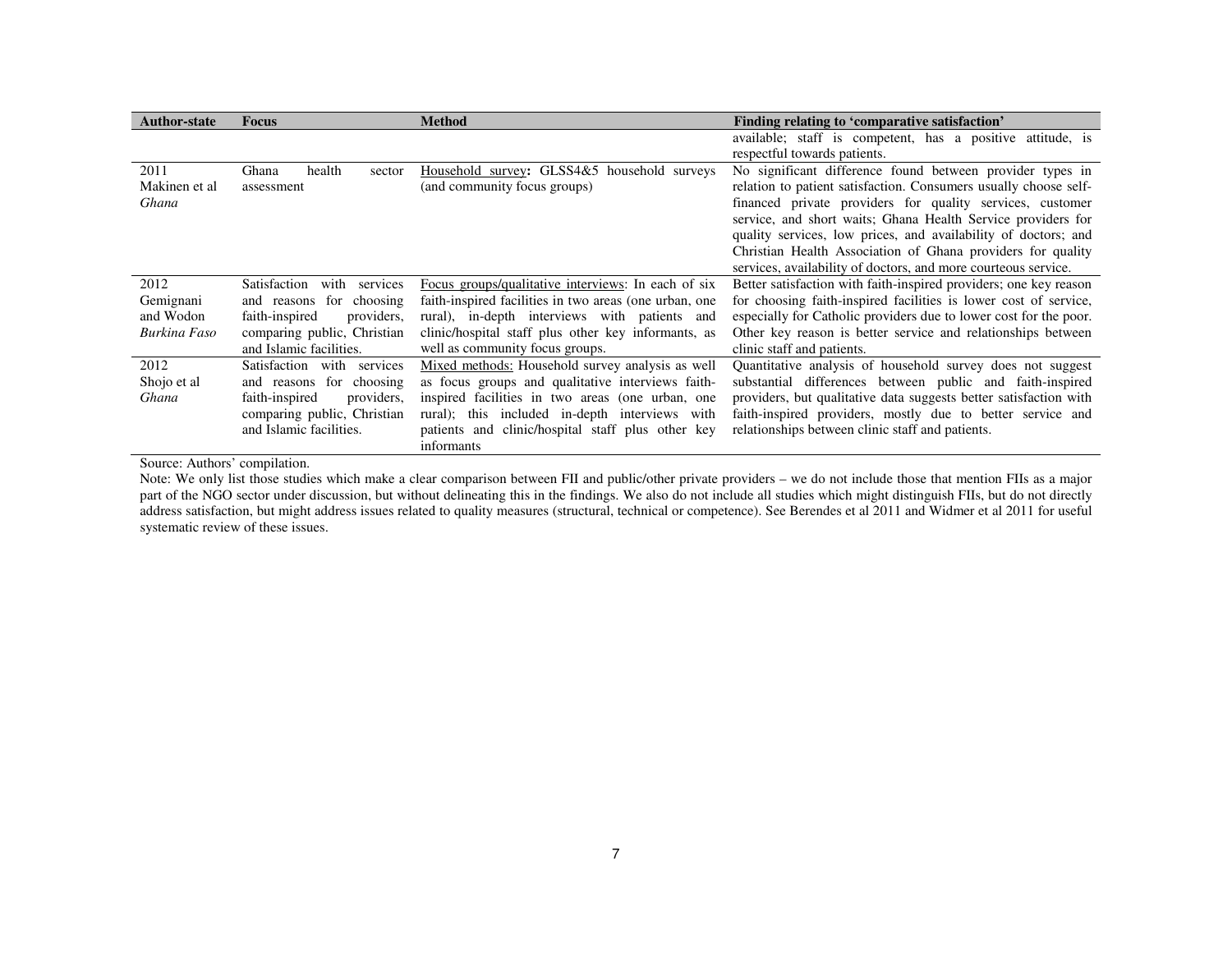#### **HIGHER SATISFACTION FOR FAITH-INSPIRED SERVICES**

As noted above, the wide variety of methods and focus make comparison of these studies challenging. Speaking broadly, most of the studies which do contain some kind of comparative element observe higher levels of patient satisfaction with care received at FIIs: this is the case between FIIs and other kinds of private providers, but even more strongly so between FIIs and public (government) providers. We have listed the studies by year in Table 1, since it is important to assess satisfaction in relation to the changes that African health systems have undergone in the last few decades.

There is also some question as to whether the higher satisfaction or user preference is a historic hang-over from a previous era when mission-based providers were the mainstay of most African national health system, or whether that relevance and satisfaction is still prevalent today, given the more diverse health-seeker options available in many places. Another study not listed in table 1 by Bratton (2007) explores the determinants of public satisfaction (or dissatisfaction) with health and education services – reviewing health services in 18 African countries utilizing the Afrobarometer survey (of 2005). Bratton is not surprised that overall, given the high disease burden in these countries, 51 percent of all respondents had some problem with their health services, especially in rural areas, including longer waiting times and a lack of medicines. Interestingly, when asking about where responsibility for health services should lie – while in most countries the majority said the state, in Tanzania and Malawi, almost half the adult population stood ready to experiment with mixed public and private approaches. Bratton (2007) concludes that "*We suspect that these unusually liberal sentiments reflect mass disenchantment with the poor performance of government ministries in these countries, the availability of alternative providers like traditional healers and non-governmental organizations, and nostalgia among older people for the days when missionaries provided most social services*." Bratton is one of the few who raise the issue of 'nostalgia' in relation to mission services and how this might impact on perceptions of satisfaction with FIIs today – and certainly this is an area requiring more enquiry.

However, even the more recent studies described in Table 1 still indicate higher levels of patient satisfaction with FIIs than public services. For example, this is apparent in the two recent studies which directly compare a faith-inspired facility against a public facility – although both seem to select the FII more as a private provider, and less because they happen to be faith-inspired. Nwabueze et al (2011) compare patients' satisfaction with ambulatory HIV/AIDS care in a Catholic secondary hospital and public tertiary hospital in Nigeria; and Babikako et al (2011) compare the satisfaction of patients receiving TB services at a tertiary public teaching hospital and a private Protestant hospital in Kampala Uganda. Both of these fairly different studies found significantly higher levels of patient satisfaction at the faith-inspired facility than the public facility – even though in both cases the FII was a lower level facility with less structural or technical assets (such as equipment). Babikako et al (2011) conclude that the observed differences in satisfaction suggest differences in public-private healthcare delivery, and that this might be a result of the private care being more 'patient-centered'. Nwabueze et al (2010) conclude that this supports the view that interpersonal issues, such as health workers' concern for the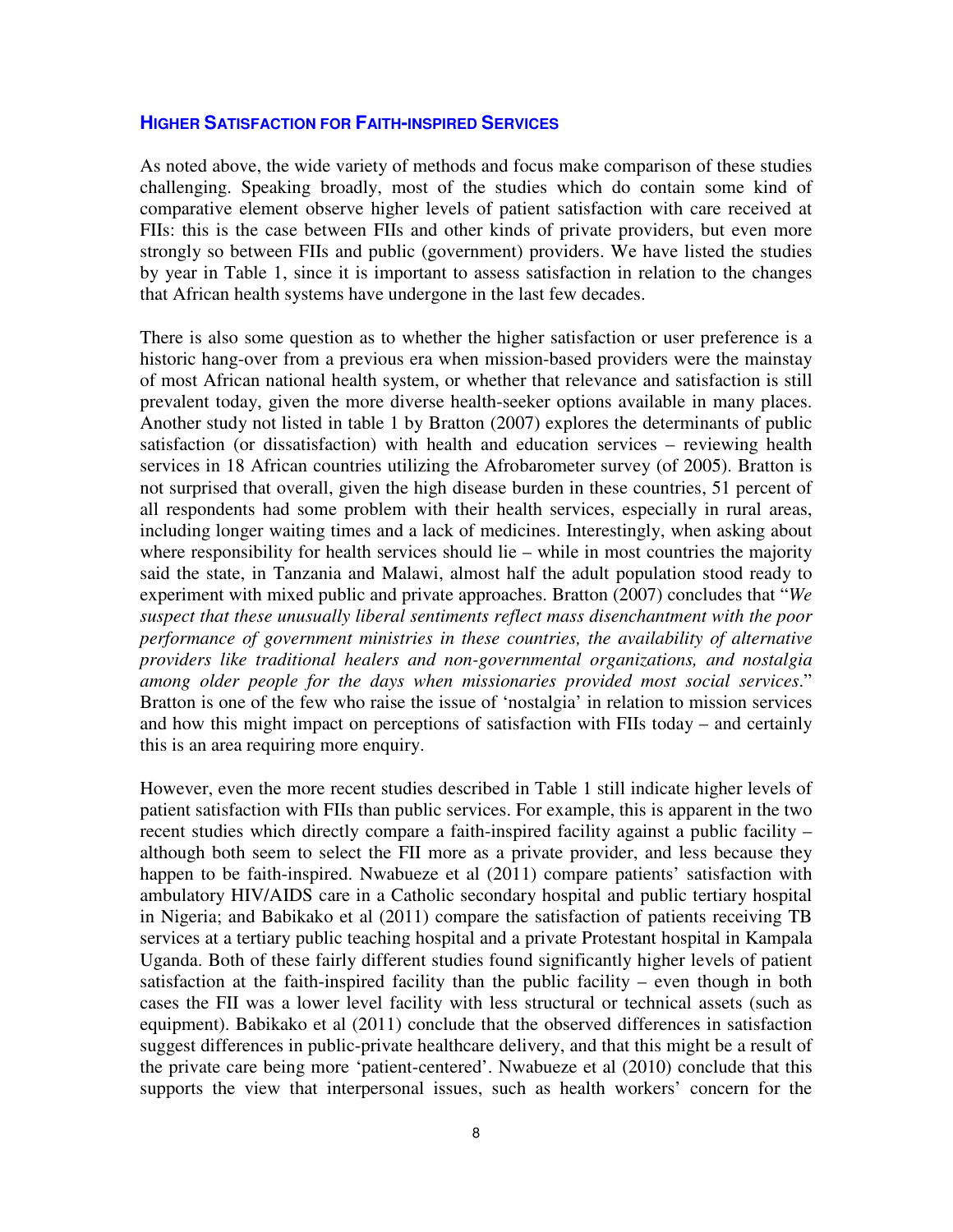patient rate significantly higher than the medical sophistication of the facility, saying: "*This is aptly demonstrated here where NAUTH Nnewi, a federal government tertiary health institution with all her sophisticated equipment and array of specialists and reputed to be the best in comprehensive HIV/AIDS care in the south east Nigeria, is found trailing behind SCBH Onitsha, a resource-constrained faith-based secondary health institution in almost all the measured domains of patient satisfaction."* 

Of course, it is impossible to stress enough that there is high variety among FIIs – both within countries and in comparison across countries (see Schmid et al 2008). This is raised repeatedly in the studies in Table 1, where noted higher patient satisfaction for FIIs is followed by caveats that FIIs are often structurally weak and have huge organizational differences which impact on varied quality and satisfaction (Gilson et al 1994a, Mliga 2003, Wouter 1994). For example, based on a comparative study of providers in Senegal, Bitran (1995) found private providers to be highly heterogeneous - noting that although private providers tended to offer better quality and more efficient services (in particular an important group of Catholic health posts), "*policies to expand the role of the private sector need to take into account variations in types of providers, as well as evidence of both high and low quality among them.*" This variation makes broad scale comparisons possibly misleading. However, since we are seeking to gather as many different threads which relate to the issue of comparative patient satisfaction with FII services in Africa, we will now consider just some such surveys followed by further discussion of these concerns.

#### **NEW EVIDENCE FROM NATIONAL HOUSEHOLD SURVEYS**

As mentioned above, while there are many statements about FIIs providing better quality services resulting in more satisfied patients, much of the evidence comes from qualitative work and small scale surveys. The empirical evidence obtained from large nationally representative data sets remains thin. As can be observed in Table 1, we find only a handful of studies which utilize survey data in relation to health service satisfaction which also have some comparative evidence on FIIs (see Bazant and Koenig 2009, Lindelöw et al 2003, Makinen et al 2011, Sojo et al 2011). This may be due in part to the fact that Demographic and Health Surveys (DHS) do not typically distinguish between faith-inspired and 'non-religious' providers of care, and these are the surveys that researchers often use for applied empirical work on health in developing countries. That is, DHS distinguish between public and private providers, but not between faith-inspired and other providers within the private category. Yet other types of surveys can be used to assess the satisfaction of patients with the services received from different providers. The advantage of such surveys is that one may also look at satisfaction according to the socioeconomic profiles of the users of services – say by quintiles of well-being based on measures of household consumption.

For this paper, instead of using DHS data, we checked on the availability of data identifying faith-inspired health providers in the main multi-purpose surveys implemented in approximately 30 African countries. In about half of these surveys, there was enough information on the type of provider consulted by households to identify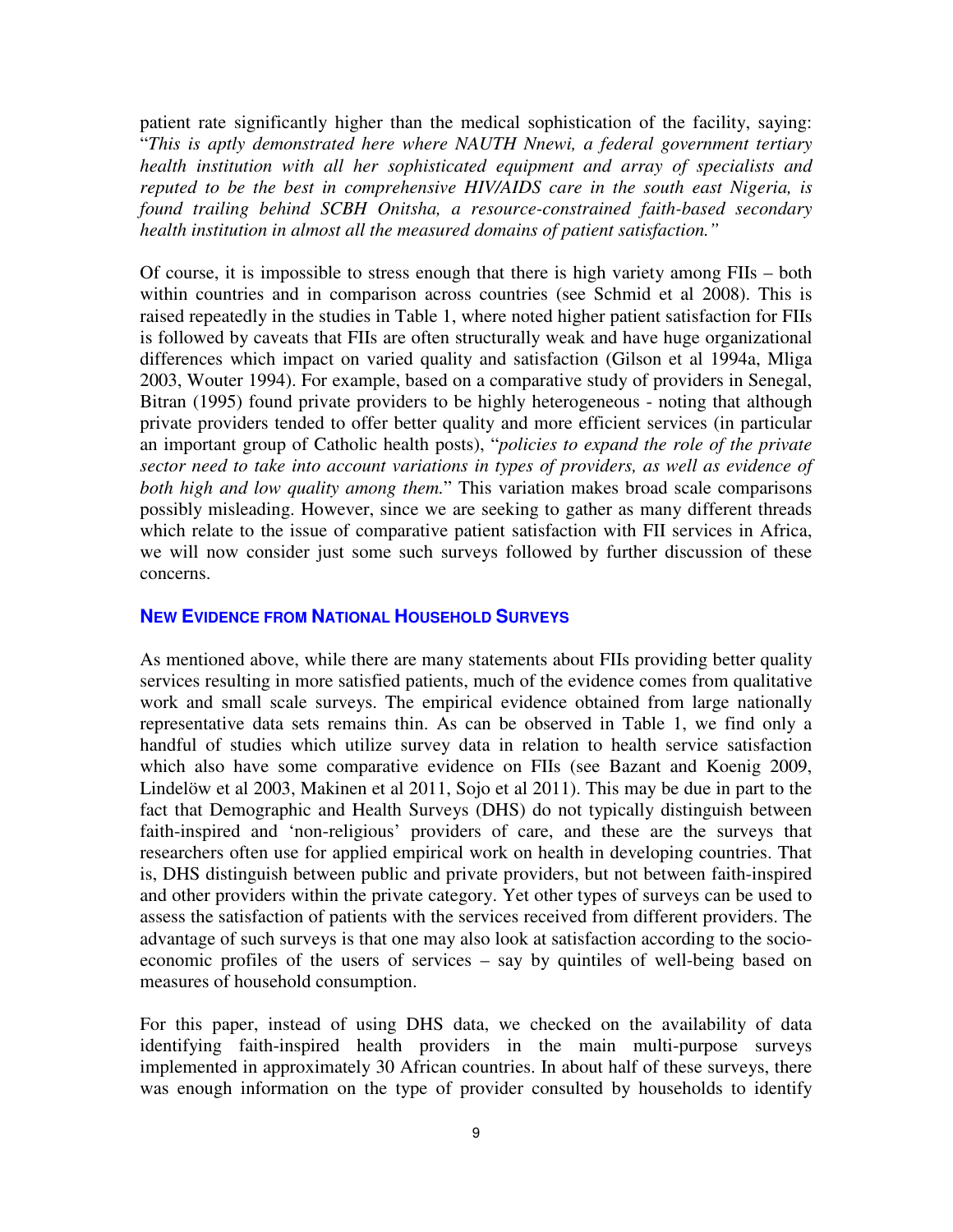separately public, private non-religious, and private faith-inspired providers. And in six of those surveys, a question was asked to household members as to whether they were satisfied with the services that they received from their provider, and if not, what were the reasons for not being satisfied (with specific potential reasons provided). The list of the six countries and surveys is provided in table 2 (most surveys are based on the CWIQ survey design piloted by the World Bank, where CWIQ stands for Core Welfare Indicator Questionnaire, which has been translated in French as QUIBB or *Questionnaire des Indicateurs de Base du Bien-être*). While all of the countries are from West or Central Africa where the CWIQ-QUIBB survey program has been more active, they represent both stable and post-conflict countries, as well as countries where the market share of faith-inspired providers is substantial (in Burundi and Ghana especially), and other countries where that market share is much smaller. Thus, while it cannot be claimed here that the results are necessarily representative of sub-Saharan Africa as a whole, they are nevertheless representative of a diverse set of countries.

| Year of        |  |
|----------------|--|
| implementation |  |
| 2005           |  |
| 2005           |  |
| 2005-06        |  |
|                |  |

|  |  | Table 2: Selected countries with household surveys identifying FIIs |  |  |
|--|--|---------------------------------------------------------------------|--|--|
|  |  |                                                                     |  |  |

Source: Compiled by the authors.

l,

In table 3, data are provided as to the satisfaction of users with the services received in the six countries nationally, as well as for urban and rural areas and by quintiles of wellbeing, with each quintile accounting for twenty percent of the population, from the poorest to the richest.<sup>[2](#page-10-0)</sup> In some of the countries, NGOs are included in the same category as faith-inspired providers. The two categories are aggregated in table 3, but the market share of NGOs is significantly smaller than that of faith-inspired providers, so that the category represents for the most part these faith-inspired providers. Although poverty estimates vary between countries, in most countries the bottom two or three quintiles can be considered as representing the poor.

The evidence from the six countries suggests that FIIs do appear to enjoy higher satisfaction rates than public facilities. Looking at the population as a whole, the satisfaction rate among faith-inspired providers is five percentage points above that of public providers in Burundi and Niger, while it is higher by 15 points in Mali, and more than twenty points in Senegal and the Republic of Congo. Only in Ghana is the national satisfaction rate comparable for faith-inspired and public facilities. In many of the countries, faith-inspired providers also do better than other private providers, although the differences tend to be smaller. In some of the countries, the differences in satisfaction rates are larger for the poor, suggesting that faith-inspired facilities may make special efforts to provide better quality services to the poor (we return to this below when

<span id="page-10-0"></span> $<sup>2</sup>$  The quintiles are based on measures of consumption per capita or per equivalent adult normalized by poverty lines</sup> accounting for differences in cost of living between areas within a country, in order to ensure consistency with poverty measurement techniques.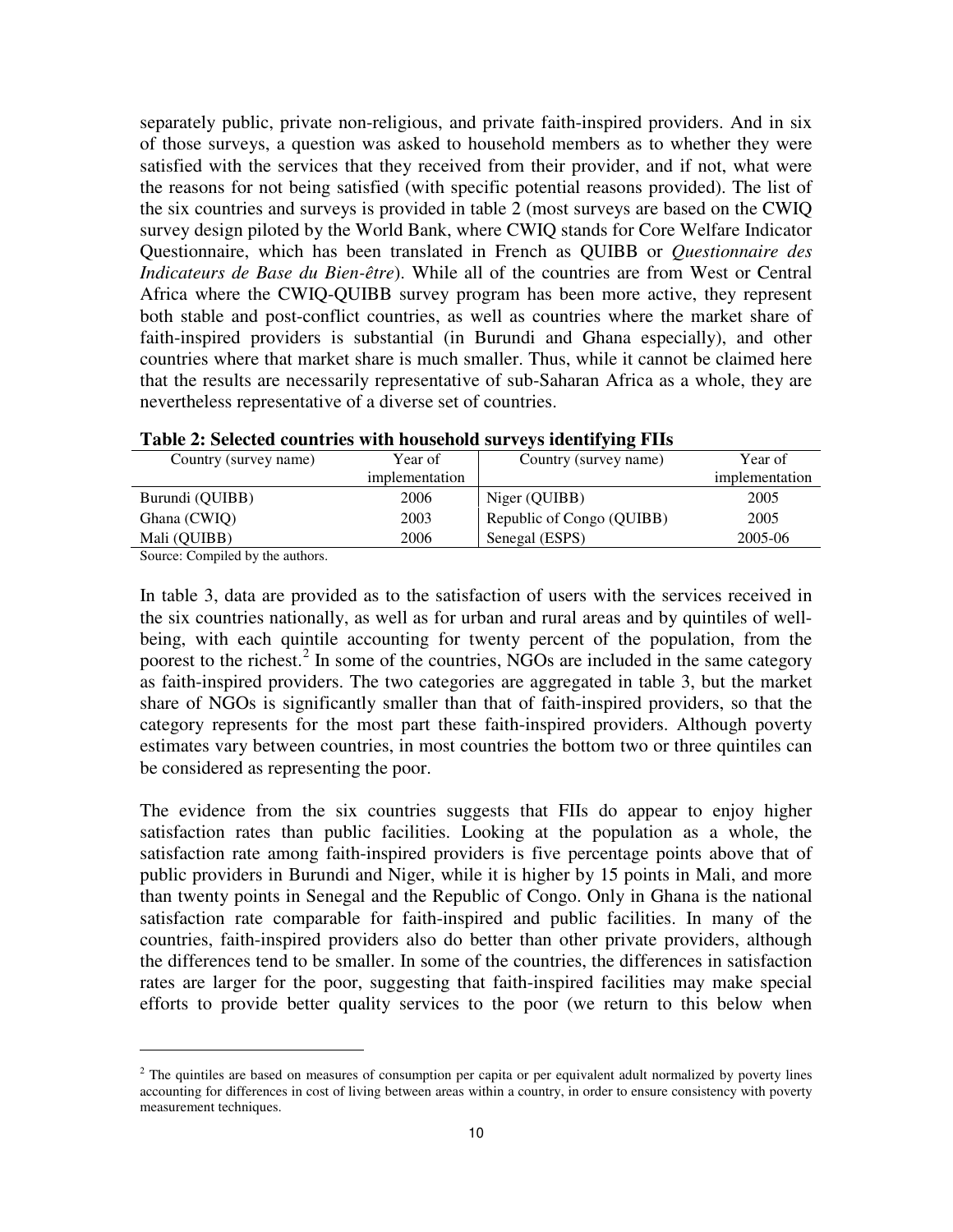discussing the reasons for non-satisfaction in each country). Also, in several countries, satisfaction rates are higher in urban than in rural areas, and tend to increase with the quintile of well-being of households. This is not surprising given that urban dwellers and households who are better off tend to have more and better options for care than the rural poor.

|                | Residence Area      |       | Welfare quintile |                               |                |       |                |      |  |
|----------------|---------------------|-------|------------------|-------------------------------|----------------|-------|----------------|------|--|
|                | Urban               | Rural | Q1               | Q2                            | Q <sub>3</sub> | Q4    | Q <sub>5</sub> | All  |  |
|                | <b>Burundi 2006</b> |       |                  |                               |                |       |                |      |  |
| Public         | 46.6                | 37.8  | 36.8             | 35.5                          | 37.5           | 35.1  | 44.0           | 38.0 |  |
| Faith-inspired | 47.4                | 43.0  | 46.6             | 43.7                          | 34.6           | 48.1  | 42.6           | 43.2 |  |
| Other private  | 47.7                | 39.3  | 34.9             | 41.8                          | 43.3           | 35.9  | 43.2           | 40.0 |  |
| Total          | 47.2                | 38.6  | 37.7             | 37.7                          | 38.3           | 36.6  | 43.7           | 39.0 |  |
|                |                     |       |                  | Ghana 2003                    |                |       |                |      |  |
| Public         | 73.4                | 73.2  | 70.6             | 75.7                          | 75.0           | 73.0  | 72.1           | 73.3 |  |
| Faith-inspired | 73.1                | 72.9  | 67.2             | 76.0                          | 74.3           | 73.0  | 74.4           | 72.9 |  |
| Other private  | 83.2                | 83.8  | 83.2             | 85.7                          | 84.3           | 82.5  | 82.3           | 83.5 |  |
| Total          | 78.5                | 78.9  | 77.2             | 81.0                          | 79.9           | 78.0  | 77.8           | 78.7 |  |
|                |                     |       |                  | Senegal 2005                  |                |       |                |      |  |
| Public         | 71.1                | 57.8  | 67.1             | 65.8                          | 58.5           | 63.2  | 65.9           | 64.0 |  |
| Faith-inspired | 86.9                | 86.6  | 92.8             | 86.2                          | 79.3           | 85.9  | 90.9           | 86.8 |  |
| Other private  | 71.9                | 66.1  | 66.7             | 64.1                          | 65.4           | 70.9  | 74.0           | 69.2 |  |
| Total          | 71.8                | 61.0  | 67.7             | 65.6                          | 61.0           | 66.3  | 69.2           | 66.2 |  |
|                |                     |       |                  | <b>Republic of Congo 2005</b> |                |       |                |      |  |
| Public         | 68.0                | 62.1  | 69.6             | 68.0                          | 60.6           | 63.3  | 67.3           | 65.7 |  |
| Faith-inspired | 89.5                | 91.3  | 80.6             | $100.0*$                      | 79.2*          | 89.4* | $100.0*$       | 90.0 |  |
| Other private  | 87.1                | 85.7  | 85.4             | 83.8                          | 88.4           | 87.7  | 86.8           | 86.5 |  |
| Total          | 78.4                | 75.4  | 78.3             | 77.1                          | 74.6           | 77.1  | 78.5           | 77.2 |  |
|                |                     |       |                  | <b>Niger 2007</b>             |                |       |                |      |  |
| Public         | 90.7                | 91.8  | 93               | 96.1                          | 91.7           | 92.3  | 87.6           | 91.5 |  |
| Faith-inspired | 91.9                | 97.3* | 97.3*            | $100.0*$                      | $100.0*$       | 98.6* | $76.2*$        | 96.1 |  |
| Other private  | 92.7                | 93    | 96.5             | 93.2                          | 93.5           | 89.5  | 93.1           | 93   |  |
| Total          | 91.2                | 92.5  | 94.6             | 94.5                          | 92.9           | 91.1  | 90.1           | 92.3 |  |
|                | <b>Mali 2006</b>    |       |                  |                               |                |       |                |      |  |
| Public         | 67.7                | 60.8  | 55.1             | 63.5                          | 60.4           | 65.9  | 67.3           | 63.7 |  |
| Faith-inspired | 45.6*               | 85.0  | 53.6*            | $100.0*$                      | $100.0*$       | 85.2* | $0.0*$         | 78.7 |  |
| Other private  | 75.6                | 78.7  | 84.2             | 82.0                          | 76.7           | 66.8  | 76.7           | 77.2 |  |
| Total          | 70.2                | 66.1  | 67.2             | 69.3                          | 65.1           | 66.4  | 70.3           | 67.8 |  |

**Table 3: Satisfaction rates with the services received, selected countries (%)**

Source: Authors' estimations using household surveys.

Note: \* indicates less than 20 observations – these cells are likely not to be reliable but provided for completeness.

On the basis of the reasons declared by households for not being satisfied, it can also be shown that in all countries, the fact that the cost of service was perceived as too expensive is the main reason for lack of satisfaction (we discuss the results on cost in the section immediately below). After cost, the second main reason for non-satisfaction is long waiting time, again in virtually all countries. This was an issue for 11.5 percent of patients in Burundi, 11.2 percent in Mali, 10.5 percent in Senegal, 8.2 percent in the Republic of Congo, and 3.9 percent of patients in Ghana (in that country, the complaint ranks third after unsuccessful treatment). On this issue, FIIs do not seem to have a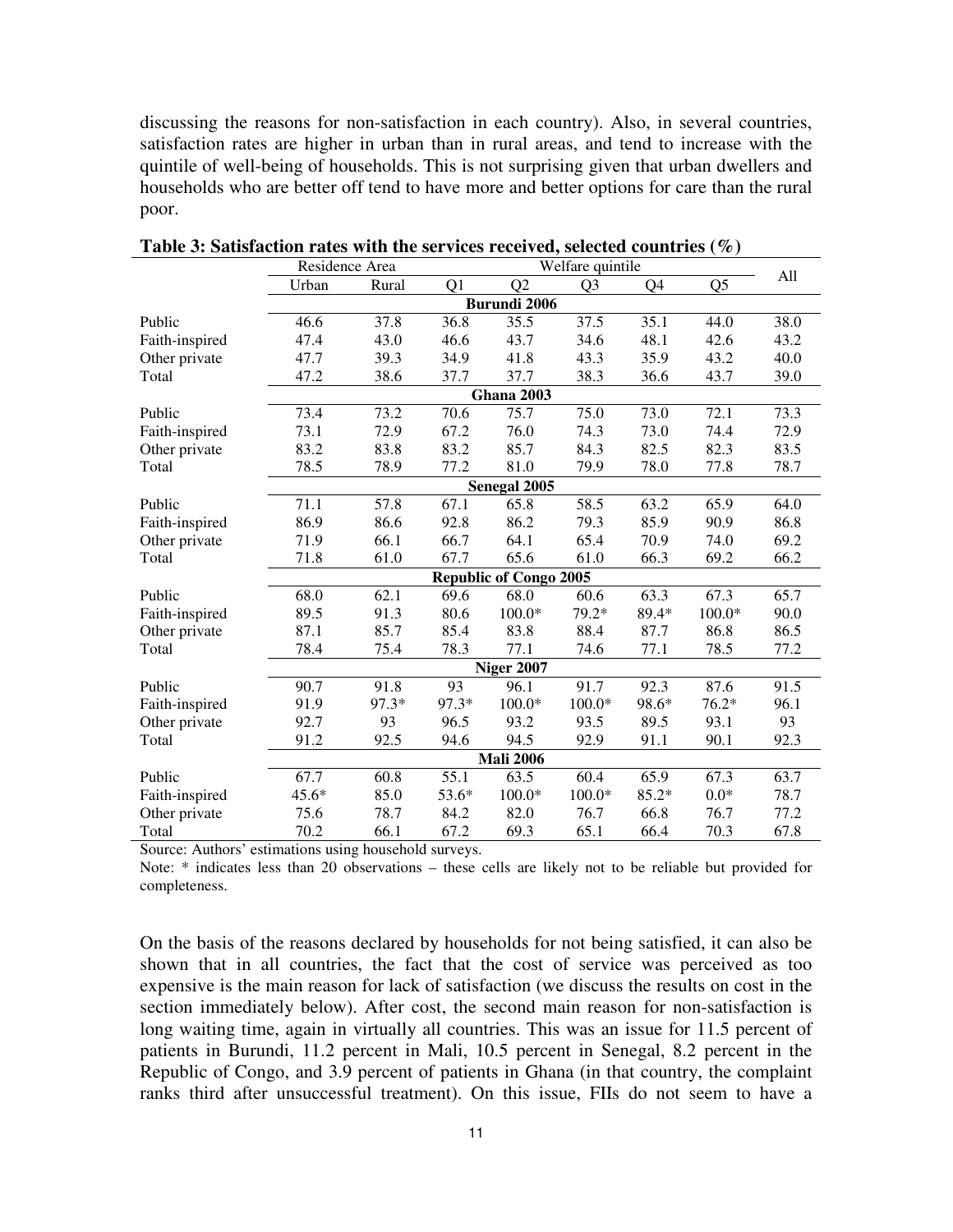demonstrable comparative advantage. In some countries, complaints about long waiting times are higher among faith-inspired facilities than among public facilities, but in other countries, the reverse is observed. As for the other reasons why some households declare being unsatisfied, sample sizes among faith-inspired facilities are often too small to be able to make a valid comparison with public facilities.

## **COST, QUALITY, AND PATIENT SATISFACTION**

l,

Based on the household surveys outlined above, additional analysis suggests that for all countries, cost of service (as too expensive) was perceived as the main reason for lack of satisfaction with health services received. Cost is mentioned as an issue for 37.9 percent of patients in Burundi, 18.0 percent in Senegal, 13.1 percent in Mali, 11.4 percent of patients in Ghana, and 10.4 percent in the Republic of Congo. In Mali and Burundi, but not in the other three countries, cost is also mentioned more by households in the bottom quintiles of well-being than by household in the top quintiles, which makes sense.

What is striking, though, is the fact that in four of the five countries, cost is mentioned as being less of an issue for faith-inspired facilities than for public facilities. In the Republic of Congo, 14.6 percent of patients in public facilities declare that cost is an issue, versus 6.5 percent in faith-inspired facilities. In Burundi, the two corresponding figures are 37.9 percent for public facilities, versus 30.6 percent for faith-inspired facilities. In Mali, the comparison is 16.9 percent to 6.0 percent. Finally in Senegal 19.6 percent of users of public facilities complain about cost, versus only 2.9 percent in faith-inspired facilities. For Ghana by contrast, the proportion of users who complain about cost is similar in both types of facilities (it is actually slightly higher in faith-inspired facilities at 14.4 percent versus 13.2 percent in public facilities), but this is also the country where there are no substantial differences in overall satisfaction rates between public and faith-inspired providers. Thus, the evidence is strong that lower cost – probably through efforts to make care affordable for the poor – plays a key role in the higher satisfaction rates obtained by faith-inspired facilities (this was also found in qualitative work for Burkina Faso; see Gemignani and Wodon 2012). Note that in three of the five countries, complaints about cost were higher in other private facilities than in the faith-inspired sub-sector. The comparison with private facilities is however more problematic because more households going to private facilities may have formal insurance systems that reduce out of pocket costs.

In the broader literature reviewed, cost appears frequently as a key issue impacting on relative patient satisfaction and user preference.<sup>[3](#page-12-0)</sup> There is some difference, however, between studies which note that patients are more satisfied with FIIs *because of lower patient costs*, and those that note that patients are more satisfied *despite higher patient costs*. As noted above in the introduction, the latter explanation is certainly prominent at the discussion level about the perceived comparative advantages of FIIs, although in our

<span id="page-12-0"></span><sup>&</sup>lt;sup>3</sup> Mliga (2003) provides an interesting comparison between government, Catholic, Lutheran and SDA providers in relation to cost and satisfaction, which we do not unpack here, but does hint at significant variation between cost, satisfaction and perceived value for money.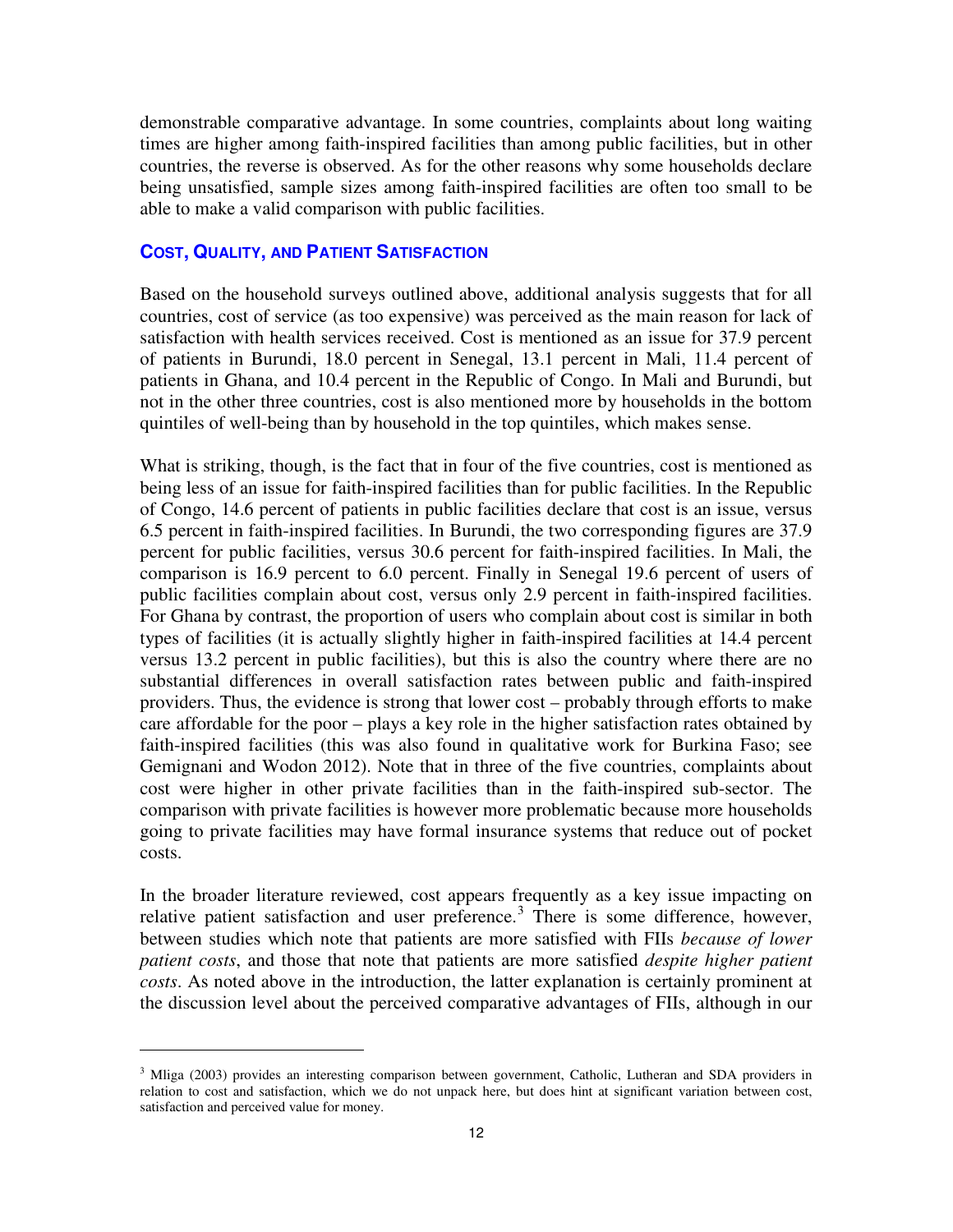data set for the six countries, the first explanation may well dominate. Still, the question of whether some households may prefer faith-inspired facilities despite higher cost is indeed interesting. There are certainly many such observations. For example, in Uganda during a discussion on the comparative quality and satisfaction with FIIs, a representative of the WHO noted that *"…in many cases clients expressed their 'vote' for PNFP services by making use of them despite their cost and even when there was a public facility 'less than 100m away'"* (stakeholder participant in Schmid et al 2008). Based on data from the 1993/94, 1995/96, and 1996/97 national household and community surveys in Uganda, Hutchinson (2001) found that both the poor and the nonpoor tend to prefer curative care from nongovernmental organizations (NGOs – mainly FIIs in Uganda) and private providers, even over less expensive government care, and even though government health units outnumbered all other providers roughly two and a half to one. Hutchinson (2001) notes that "*price, distance and government ownership all decrease the likelihood that the nearest modem facility will be used for curative care when ill…The result for government ownership supports the data presented earlier that individuals prefer private and NGO health care providers over government providers.*"

Indeed, most of the studies in table 1 (with one exception) indicate that even in cases where FIIs cost more to the patient than public services (which is frequent) – they are still preferred with higher patient satisfaction rates. For example, Levin et al (2003) compare costs of maternal health services Ghana, Uganda and Malawi, and find that in all three countries, "…*the six mission facilities generally score higher on process indicators and client satisfaction than did the six public facilities…*" – with both structural and process quality indicators generally better at the mission hospital than at the public hospital in all three countries. In addition, while there was no major difference between public and faith-inspired hospitals in the availability of drugs and equipment, for health centers, FIIs had better equipment in two out of the three countries, and clients were more likely to have received prescribed drugs at FIIs than public facilities. However, at these same health centers, in both Malawi and Ghana, the cost of cost of maternal health services was 30 percent higher at mission- than public health centers. The authors concluded that this higher cost was likely because more labor time and materials were used in service provision – therefore relating to higher quality and also satisfaction. That is, the mission hospitals in all three countries had more appropriate staffing for the number of maternal health services that they provided, and in the mission health centers used more materials than in public health centers. Therefore, although the studies noted that FIIs had many of the same inefficiencies as public facilities (such as underutilization of services), FIIs in this sample provided maternal health services at the same or better level of quality than public facilities, with costs that were slightly higher in health centers (but often lower in hospitals) – but with generally higher levels of satisfaction.

Bazant and Koenig (2009) quantify women's satisfaction with delivery care in informal settlements of Nairobi, Kenya. Of the 1,266 women who delivered in health facilities (2004/2005), 63 percent gave birth in a nearby private facility, 31 percent in a public hospital, 2 percent in a public health center, 4 percent in a mission hospital located 20km away. The women's delivery care expenditures were by far the highest at the mission hospital (KSh.5100 versus the KSh.1100 at private facilities, KSh.1800 at government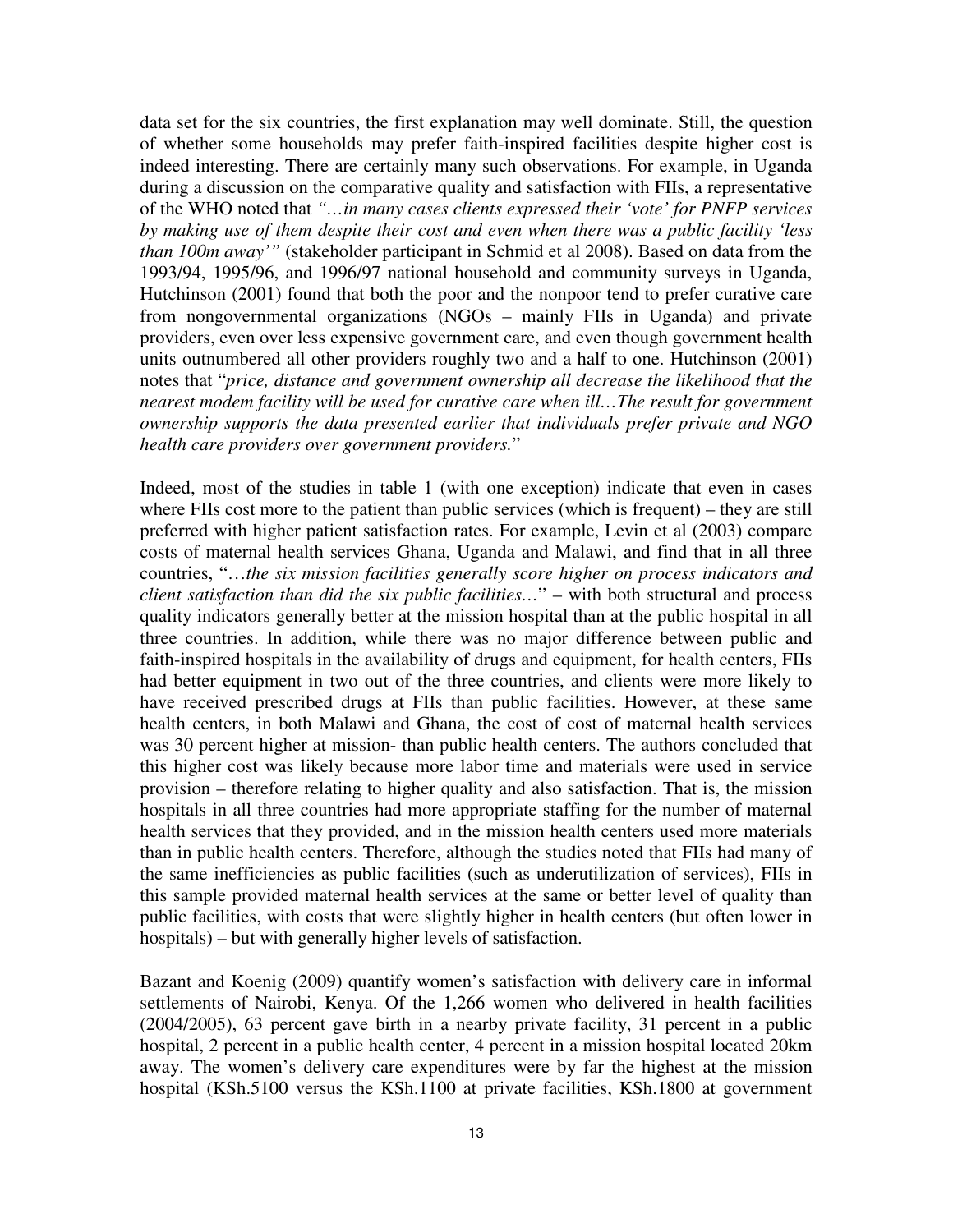hospitals, or KSh.800 at government health centers – with US\$15 at 74 KSh./US\$1). However, the mission hospital received the highest satisfaction ratings (then private, then government hospitals, which had the highest dissatisfaction levels). Bazant and Koenig et al (2009) conclude that this higher satisfaction with the mission facility most likely reflects the high-cost provision of care that was affordable to fewer women.

The studies in table 1 also frequently note a higher availability of medicines in the same FIIs which receive higher satisfaction rates. In Tanzania, Mliga (2003) found that clients visiting public facilities did not receive the medicines that were prescribed to them: "*Church health facilities seem to have been better stocked with medicines than government facilities. Clients experienced the least difficulties in getting medicines at Lutheran facilities, then Roman Catholic followed by Seventh Day Adventists.*" In Senegal, Bitran (1995) found that while fees per patient were similar between public and Catholic health posts, the latter had higher drug availability (fewer stockouts of drugs, equipment and supplies, see also Wouter 1994). Bitran notes that while patient fees were similar, the Catholic health posts had higher staff costs (because they used more qualified doctors), and higher drug costs per patient – but also the highest labor productivity (visits per health worker per day). Bitran concludes that Catholic facilities provided higher quality health care than the public sector while supplying services to patients of similar social and economic status.

Of course, we cannot expand on this too far – as many FIIs in Africa have noticeable difficulties stocking and supplying medicines (see Gilson et al 1994). However, in the studies that are available, the higher patient satisfaction often appears to be linked to better availability of drugs/medicines. Some authors note that this may relate to the fact that some health seekers feel that the prescription of drugs is necessary for treatment – that is, satisfaction is directly related to whether drugs were received (or a prescribing doctor was available) – and that a consultation without prescribed drugs might be viewed as a waste of time. For example, Nshakira et al (1996) conclude that many users will choose a health facility where they expect to find drugs all the time, such as private clinics. Levin et al (1999) make a similar observation – when finding that the two mission health facilities studied in Uganda had more drugs available and perform more lab tests than the public health facilities. Only about half of the clients at the public facilities said that they had received prescribed drugs at the public facilities, while all mission clients said they had received the drugs prescribed for them. The mission facilities here tended to have significantly higher costs to patients – and also higher satisfaction *"…(with) client satisfaction higher in the mission hospital and health center. Clients at the mission health center rate all aspects of their visit in the highest category. This may be related to the presence of a doctor, and perceptions that care from a doctor and more availability of drugs are preferable to care from a midwife or nurse."* Levin et al (1999) also note that this may be related to the fact that patients accord higher value to the services received *because* of the higher fees.

Given the limited evidence, we are not able to go too much further in unravelling the bundle that is comparative quality and satisfaction with FII's services, and our understanding of how frequently reported higher comparative satisfaction with FIIs may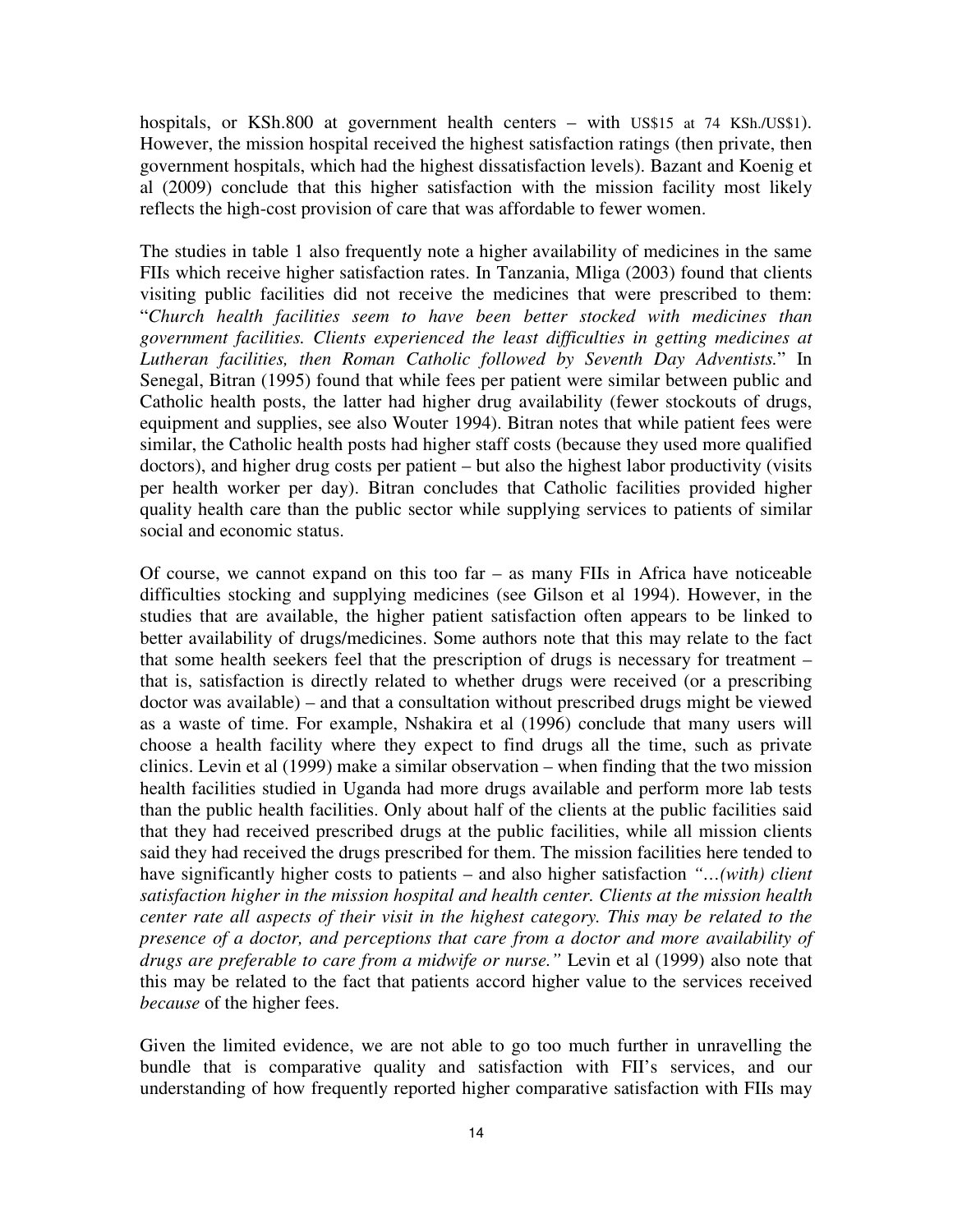relate to other aspects of quality care (such as cost, the availability of medicines and the like) is at best partial. There is, however, one further aspect which is raised repeatedly in the limited literature – and that is how patient satisfaction might possibly be tied to staffing and the nature of the relationship between patients and staff, and the care they provide - especially where staff and their provision of care are said to be intrinsically religious in nature or motivation.

# **COURTESY, TRUST AND PATIENT-CENTEREDNESS**

There is another aspect widely described as a comparative value of FIIs which impacts on patient satisfaction – which is much harder to understand or quantify. That is the internal 'intangible' religious values specific to FIIs which might impact on the quality of care, and therefore on patient satisfaction.<sup>[4](#page-15-0)</sup> While not speaking about FIIs or religion, Abiodun (2010) has noted that while studies have documented the importance of tangible elements of health care service, *"…customers' satisfaction derived from their perception of quality of service may be derived from their assessment of the intangible elements associated with the interaction between the customers and the health personnel during care. These intangible elements include such aspects as responsiveness, courtesy, competence, and access and availability of physicians and other hospital staff…Other process characteristics…included care givers' expressions of empathy…communication and interpersonal aspects of health caring have been found to rank most in importance to health care customers...*" The available literature strongly suggests that FIIs might be achieving the suggested higher satisfaction as a result of such 'intangible' elements of satisfaction.

Courtesy is an increasingly important concern. Bratton's (2007) Afrobarometer respondents counted lack of respect just as highly as long waiting times, high fees or shortage of medicines as reasons for not choosing a particular facility. In their study on the TB services in Uganda, Babikako et al (2011) note the strikingly higher levels of satisfaction in private (Protestant) hospital relative to the public facility. They note that the public facility got significantly lower scores on patient responsiveness – and suggest that the private FIIs *"may be more patient-centered compared to public institutions thus generating high satisfaction levels.*" In an assessment of the Ghana health sector by the World Bank, Makinen et al (2011), utilize GLSS4&5 household surveys and support this with community focus groups in Ghana. While they did not find significant differences between provider types in relation to patient satisfaction (there was a generally high level of satisfaction seen everywhere), consumers noted "*more courteous services is a distinguishing feature of CHAG (Christian Health Association of Ghana) providers."* A similar result was obtained in Ghana by Sojo et al (2012).

Of course, issues of respect, courtesy, empathy or patient-centeredness are not unique to FIIs, and are concerns for health care more generally. What is critical is to know whether such 'intangibles' can be understood as they operate in FIIs in a systematic manner – that

 $\overline{a}$ 

<span id="page-15-0"></span><sup>&</sup>lt;sup>4</sup> See Schmid et al (2008) for discussion on what these 'intangible religious health assets' might be and how they might operate.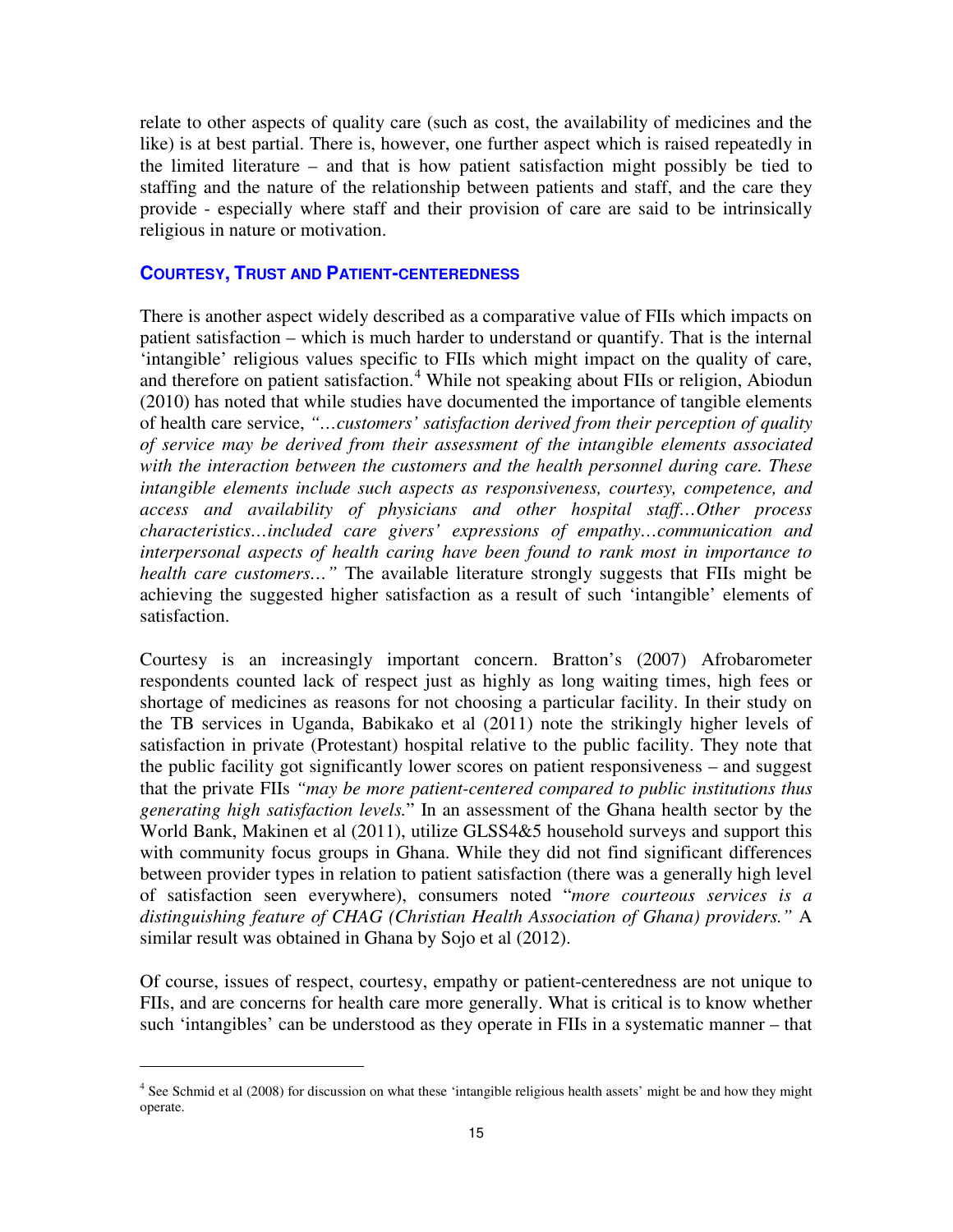is, as a systematic characteristic of FIIs. Significant work has been done on the importance of 'trust' in health systems (see Gilson et al 2005). Gilson and colleagues have noted the importance of trust at an interpersonal level, influencing patient judgments about provider attributes and their technical competence, "…*judgments (that) are influenced by whether providers are rude or courteous, demand bribes or not, treat some people preferentially over others, listen to the patient's explanation of their complaint or give the patient too little time"* (Gilson 2005)*.* However, Gilson continues and notes that *"…building a trustworthy health system is not simply about training providers to listen and talk empathetically to patients. Much more importantly, it requires the development of institutions that demonstrate the norms of truthfulness, solidarity and fairness—and that influence the range of actors (patients, providers, managers, insurers, etc.) linked through a health system."* Unfortunately, at this time to our knowledge, there has not yet been substantial work on whether there are characteristic system-wide or institutional characteristics in FIIs that result in higher patient satisfaction levels or quality, and this is another area which could benefit from urgent attention.

The issue of 'intangible' issues relating to satisfaction can be approached from other angles. For example, it has been suggested that faith-inspired staff are differently motivated to provide high quality care. Considering health worker motivation in Ghana, Lievens et al (2011) note that while basic salaries are the same in NGOs (which are mainly FIIs) as in the public sector, allowances are more common: "*Health workers usually live on the premises of the facility and have a comparatively heavy workload. Performance expectations are high, and supervision and workplace norms are strict. Health workers are unanimous that workers in the NGO sector are the most committed ones and are very patient-centered. The quality of care is judged higher in NGO facilities by both users and health workers. Waiting times are generally shorter and staff is less absent. The quality of care is generally judged higher in NGO facilities, by both users and health workers. Transport for outreach activities is often available; staff is competent, has a positive attitude and is respectful towards patients. Waiting times are generally shorter, and staff is less absent.*" As one rural service seeker in this study said, *"I prefer to go to the mission hospital because the nurses in the public hospital in this area abuse me whenever I visit the facility. When you go to a mission hospital the nurses are fine and don't abuse you. They also still attend to patients when nurses or doctors are on strike."*

Of course, higher workloads tend to impact negatively on courtesy – as one senior nurse in the Lievens et al (2011) study noted when she moved from a mission facility to a public facility that the staff there were less respectful: "*But later when I also worked there for some time I learned to appreciate their behavior. The workload was so high."* However, in contrast, another senior nurse noted, "*I know one nurse who works at the mission hospital, she arrives in the morning and sometimes stops at 9pm, and the following morning she is there again*." This sentiment that health workers in FIIs are motivated to work harder, even in hardship areas is strong. Reinekka and Svensson (2010) have argued that in Uganda, there was an altruistic effect to be found in FIIs which motivated staff to work longer for less pay. Serneels et al (2010) looking at health worker motivations to work in rural areas in Rwanda and Ethiopia find that health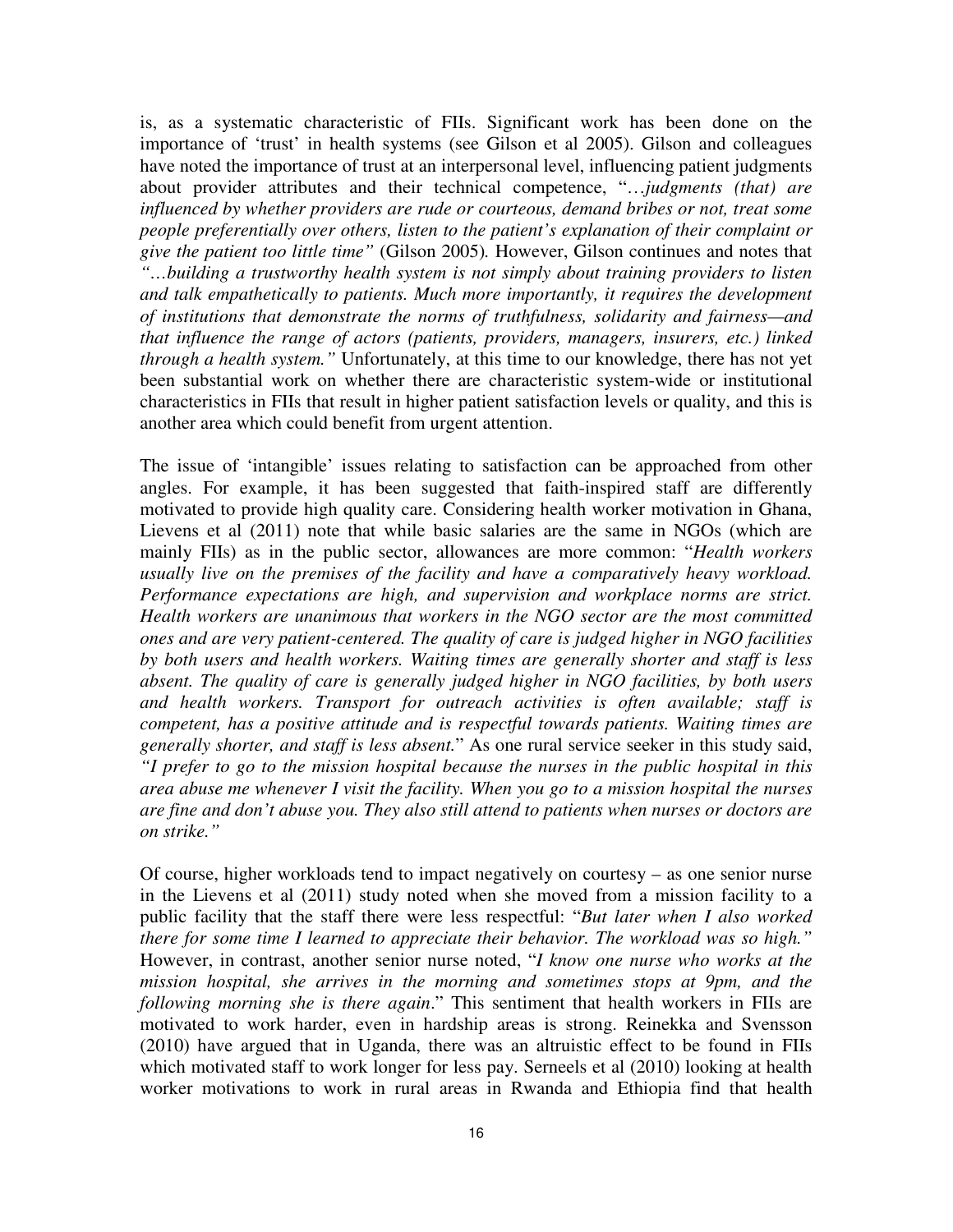workers with higher intrinsic motivation (measured as the importance attached to helping the poor), religious affiliation, and if they had grown up in a rural area - were significantly more willing to work in rural areas. The religious affiliation was demonstrated though a local bonding scheme operated by the Adventist community in Rwanda, and training that encourages rural service by a Catholic NGO in Ethiopia. *"Among these results, the effect of motivation stands out as a particularly strong and robust finding…the results on religious affiliation underline the important role of faithbased institutions in the health sector in Sub-Sahara Africa, and both the Rwanda and Ethiopia cases offer examples to inspire future policymaking. Of these three factors that affect health workers' willingness to work in a rural area, rural background is the more tangible, while the role of intrinsic motivation, and the context specific role of faith-based institutions, deserve more attention in future analytical work."*

Comparing health worker motivations in Uganda, Luboga et al (2011) note that a good working environment is more important than the level of health worker compensation. As one participant stated: *"Actually people are not looking for money when they go away (migrate), they are looking for good working environment…Take an example, people are working in mission hospitals, when you want to do a surgery, things to be done are there,*  when you have done your good surgery the nurses will follow up the patients very well *and you become satisfied that the patients have recovered, you have come to a diagnosis with the all things that are required and you treat the patients and they recover very well. And those people are there not because they are given a lot of money - the health staff in mission hospitals is given half the pay of the nurse in public units - but they are there because the environment is good*."

There are again many unanswered questions about faith-inspired health systems: how quality of care and patient satisfaction emerges from the staff motivation and interpersonal care, or how the working environment (and institutional characteristics) affects the staff and the patients. Speaking broadly, it is often suggested that staff in FIIs tend to be more courteous, more patient-centered, and more respectful – even if they are working longer hours for less pay than in public facilities. However these are all more in the nature of tantalizing hints at some comparative differences than strong conclusions about either operational differences, or how the internal values or 'intangibles' potentially impact on satisfaction and quality – none of which can be proven here.

Finally, there is one related question to address, and that is whether our current methods of evaluating quality and satisfaction are adequately designed to pick up on internal or intangible factors that are *religious* in nature – which may provide some causal link between these elements of perceptions of satisfaction and quality of care. Qualitative studies tend to pick up on this issue more easily. For example, in an evaluation study of the Moravian-affiliated Masangane HIV/AIDS program in rural South Africa, healthseekers described a perceived satisfaction and higher quality of care at this FII (as opposed to the public provision of ART). While describing standard measures of good quality, health-seekers also described the greater credibility of the program by virtue of its affiliation with the Moravian church (for example, less corruption). In addition,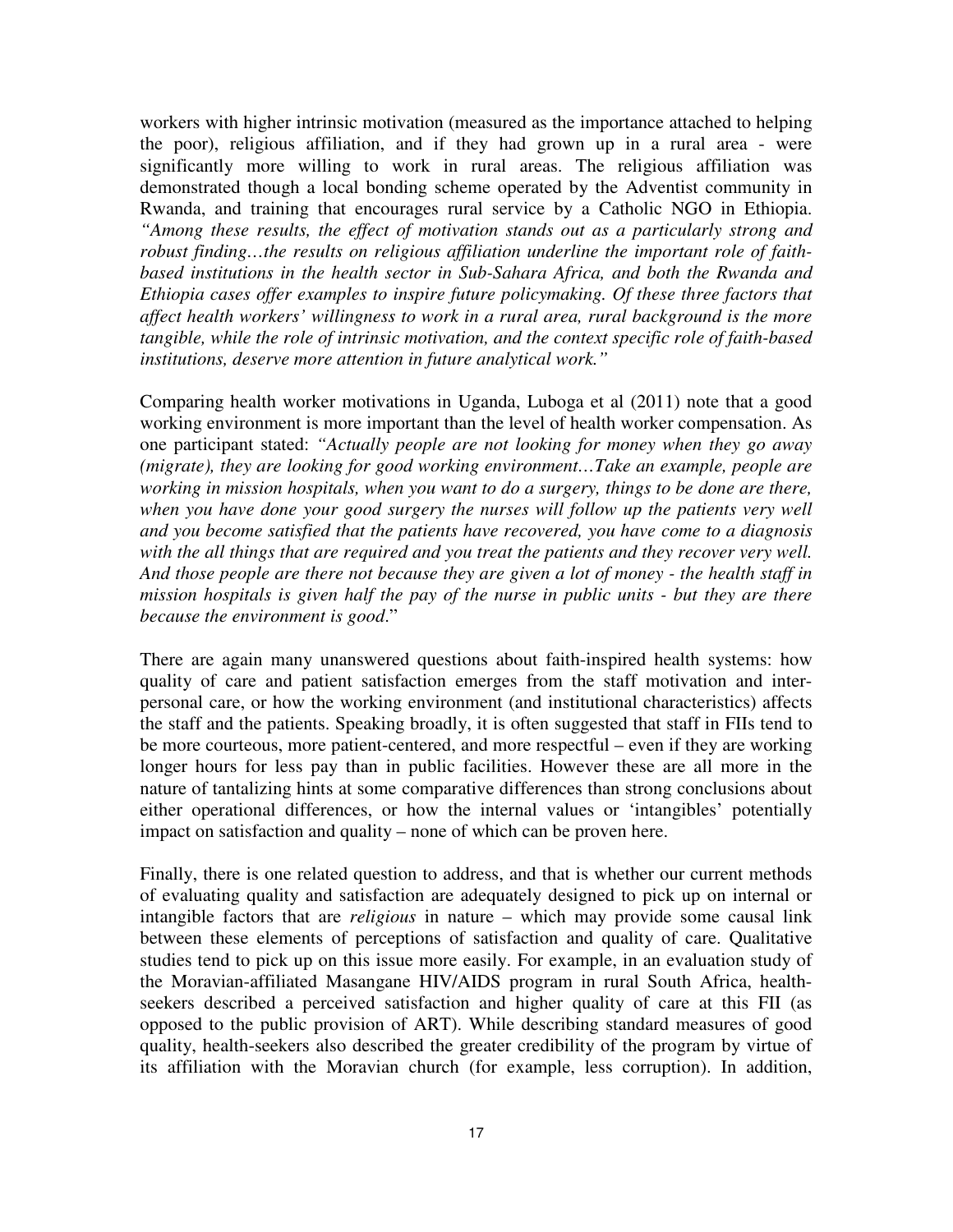health-seekers described the actual ART as enhanced due to the way it had been integrated with the Moravian daily devotional practices (Thomas et al 2006).

Similarly, in an HIV/AIDS mapping study in Zambia and Lesotho (ARHAP 2006), community health-seekers were asked to rank (through participatory processes) the various health providers in their communities. In all communities, FIIs were consistently ranked higher, based on a number of different perceived quality aspects. For example, in Chipata, Zambia, despite the general hospital being more central, all participants preferred Mwami Seventh Day Adventist and St Francis hospitals to Chipata General Hospital. This was attributed to a combination of better facilities and better care, relating to staff having a greater purpose in their work. As one community member said, "*People prefer to go to the SDA hospital, rather than the general hospital because the facilities are better. There is excellent care there as well. The personnel give encouragement and pray for you, and that will give you more confidence and encouragement that you will get well there…that doesn't happen at the general hospital, nobody will pray for you there."* In the regional workshops, which included the public and private providers, one of the participants noted, "...some of the people die (at Chipata General) because of lack of *attention. There is also negligence at the general hospital, the nurses are just there for a career, they have no heart for the patient…"* (participant, Chipata Regional, 2006).

In fact, in all the community focus group workshops in this study, the most significant factor that was consistently attributed to the preference for and satisfaction with FIIs – was framed in religious terms: as the readiness to 'pray with' or tendency to provide 'compassionate care'. In Livingstone, Zambia, community health seekers argued that compassionate care was the main difference between faith-inspired and government hospitals. *"The difference is that the care done by church organizations is done with care, compassion and love, with encouragement - but in government hospitals, people just do it for money - no compassion, love or care"* and *"In government hospitals, people are treated professional, without emotional attachment, but religious organizations treat the person as an individual, they provide more quality care"* (participants, Zambia, 2006).

And in a different study, also in Zambia, key informants and focus group participants (including government and NGO stakeholders) focus group discussions showed a general perception that people preferred to go to FIIs because of a better quality of care in FIIs in Zambia, which was noted as being deeply rooted in religious aspects integrated into the care. As one participant said, *"…many people have a need for prayer, spiritual care to be part of the treatment they receive; coming to a mission hospital that will be provided…This gives a sense of security as they undergo their procedure, a feeling that they are experiencing this in God's presence*." It is therefore interesting to note that while there are several large scale studies in countries such as the USA on how religiouslyinfused health care impacts on patient satisfaction (see Williams et al 2011), there is barely any of that kind of research conducted in the African context – a context where religion is more frequently counted as a core part of the patients' everyday life and experience.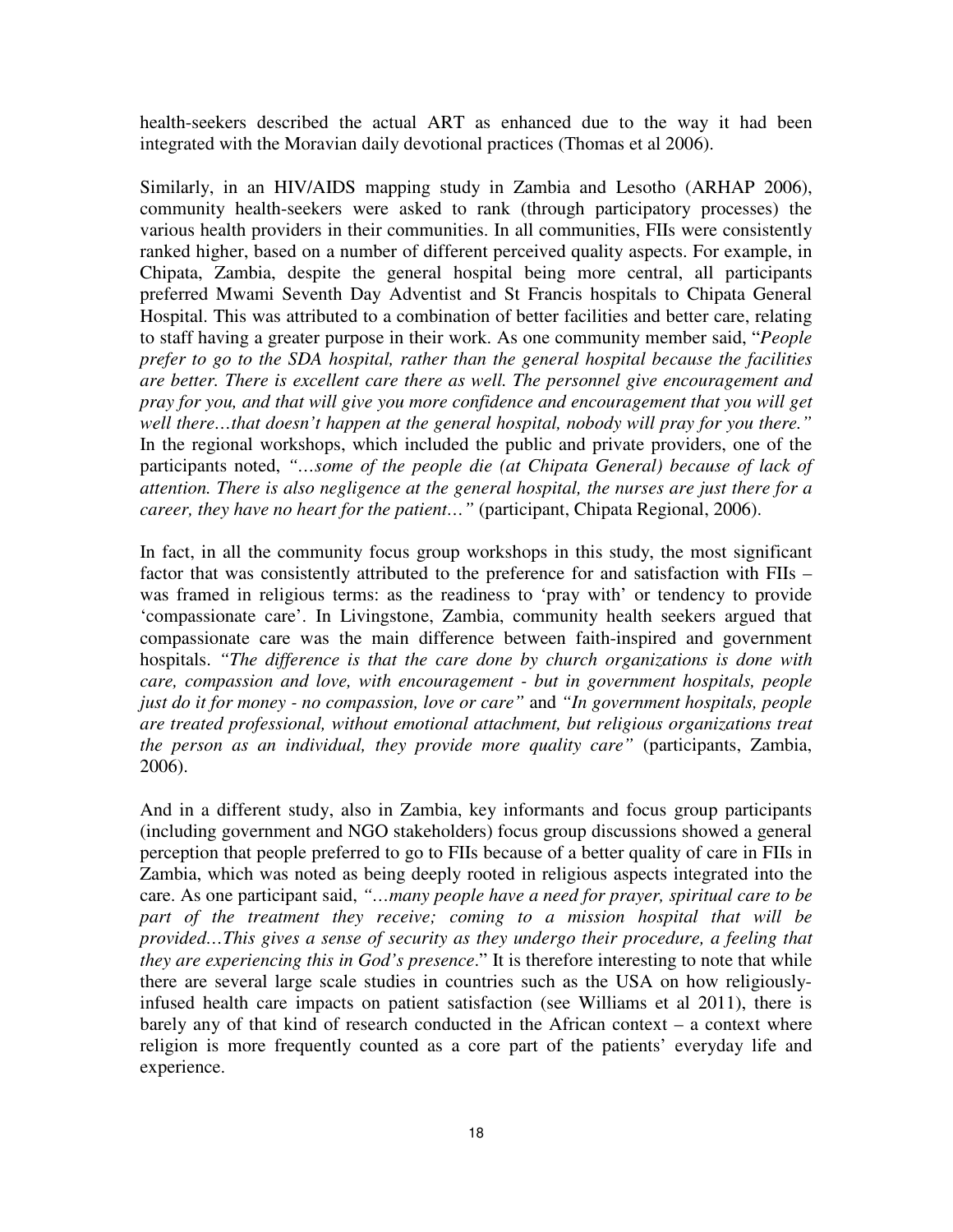Again, it is dangerous to push some of these issues too far – especially if they are portrayed as only relating to FIIs. There are certainly motivated (and religiously motivated) staff working in public and private-for-profit facilities. As one community participant, who happened to be a nurse in a public hospital, exclaimed during the ARHAP (2006) study: *"we also pray with our patients!"* However, qualitative observations about the comparative differences of the compassionate care provided at FIIs are made repeatedly, and it certainly would be important to understand if and how such intangibles impact on healthcare provision at a systematic level. For example, whether there are patterns of religiously infused care that impact on patient satisfaction (even in strained African health systems); whether a holistic approach to healing is encouraged in FII facility environments therefore impacting on perceptions of satisfaction; or whether a religious mandate to serve the poor might impact on quality of services to the poor. Such questions, of whether FIIs have a comparatively higher satisfaction as a result of a specific kind of *religious* characteristic (e.g. that is different to other PNFPs), remain elusive. While health seekers continue to be vocal about these differences in qualitative studies, our current methods and measures of quality and satisfaction are not entirely adequate to pick up on whether there might be some faithinspired intangible link between perceived higher quality and more technical and structural quality measures.

#### **CONCLUSION**

There are a number of related issues we have not been able to adequately address here. For example, whether there are satisfaction differences between rural and urban health services – an important concern for FIIs who are often perceived to be particularly important in rural and hardship areas. We have also mainly (inadvertently) addressed Christian FIIs here, simply because there are few studies which address Muslim or other providers in any sort of comparative way. There are only some hints available that Muslim providers might enjoy some of the same high levels of satisfaction. For example, in a descriptive report on FII child and maternal health, Chand and Patterson (2007) note a high satisfaction with Kibuli Hospital, an urban health unit under the Uganda Muslim Medical Bureau. *"The hospital has a high patient load from the surrounding Muslim population…The City Council Health Division awarded Kibuli Hospital 'Best Performer of the Year 2004/2005' for cleanliness, outreach and community services leading to reduced maternal mortality. The maternal mortality rates at this facility are lower than those of public health facilities nationwide."* Gemignani and Wodon (2012) in Burkina Faso, as well as Shojo et al (2012) in Ghana also find evidence towards higher levels of satisfaction in Islamic than in public facilities, much in the same way as what is observed with Christian facilities. We also do not adequately address the wider range of healthengaged FIIs, focusing here mainly on formal health facilities. There are several studies which point to higher satisfaction and user preference with other kinds of providers, for example 'faith clinics' working as birth attendants in Nigeria with a religious character (Adetunji 1992).

Still, having trawled through a number of different studies and teased out some aspects relating to comparative perceptions of satisfaction with faith-inspired health provider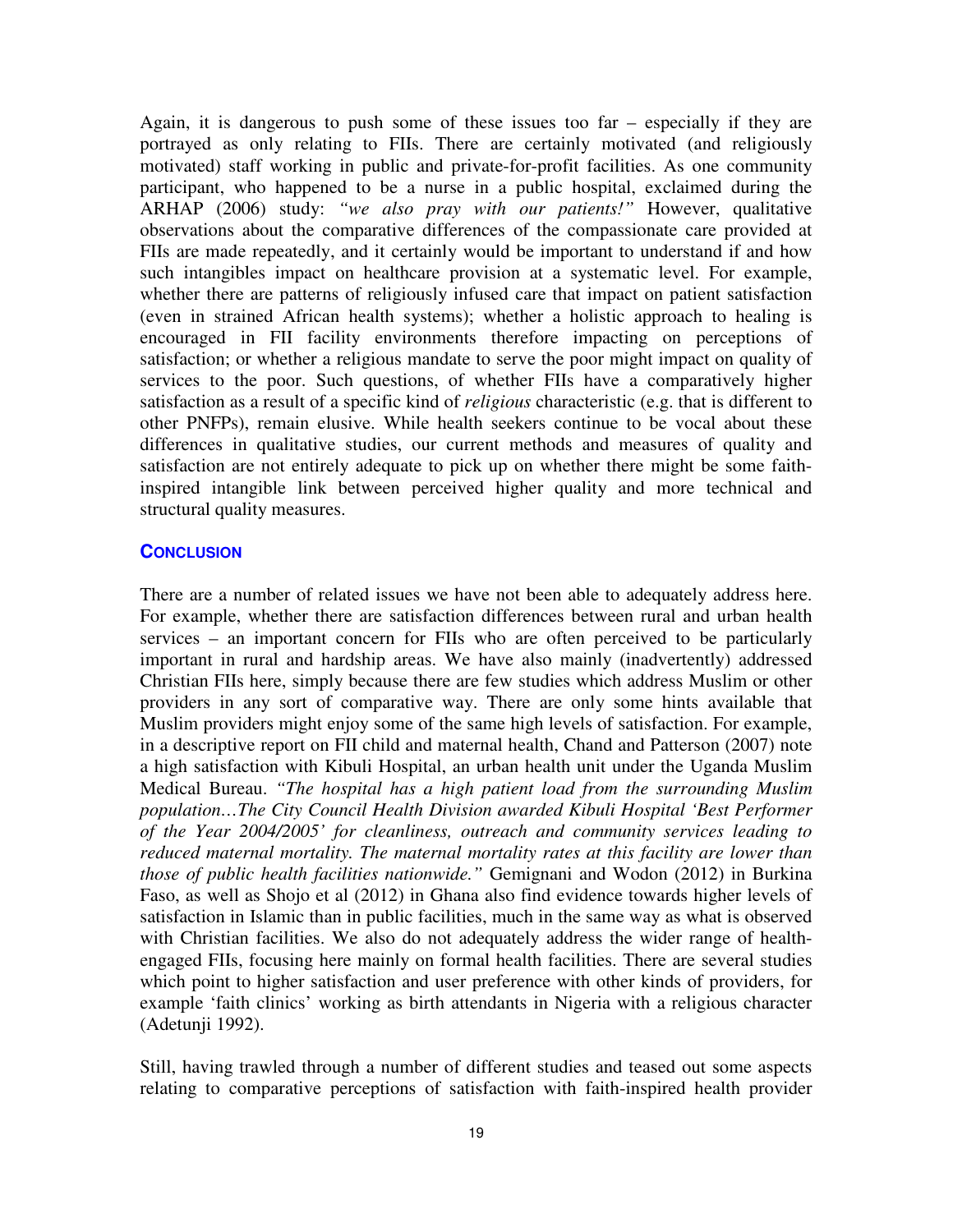services and care, triangulated, the evidence points in a clear direction. Based on these studies, and the results of the national surveys we have added here, there are strong indications that patients and health-seekers are still showing strong satisfaction with and preference for faith-inspired health facilities in Africa. Although the evidence is still patchy – and certainly requires a substantial amount of work before any policy-level action can be taken – there is enough in these studies to suggest that these perceptions of higher satisfaction are not a nostalgic hang-over for mission-based health services of the past. The perceptions are too strong and consistent for that, and nostalgia is not enough to make people in dire circumstances carry friends and family past (often) cheaper government facilities. There is a lot left to be understood about what faith-inspired health providers are, how they operate, and what internal values and characteristics they might have that make them different to other private providers, but there is a strong case to be made that something different is going on which urgently needs closer consideration.

# **REFERENCES**

Adetunji, J. A. 1992. "Church-based Obstetric Care in a Yoruba community, Nigeria." *Social Science and Medicine* 35 (9):1171-78.

African Health Assets Programme (ARHAP). 2006. "Appreciating assets: The Contribution of Religion to Universal Access in Africa." Cape Town: African Religious Health Assets Programme.

Babikako, H. M., D. Neuhauser, A. Katamba, and E. Mupere. 2011. "Patient Satisfaction, Feasibility and Reliability of Satisfaction Questionnaire Among Patients with Pulmonary Tuberculosis in Urban Uganda: A Cross-sectional Study." *Health Research Policy and Systems* 9 (6):1-11.

Bazant, E. S., and M. A. Koenig. 2009. "Women's Satisfaction with Delivery Care in Nairobi's Informal Settlements." *International Journal for Quality in Healthcare* 21  $(2):79-86.$ 

Berendes, S., P. Heywood, S. Oliver and P. Garner. 2011. "Quality of Private and Public Ambulatory Healthcare in Low and Middle Income Countries: Systematic Review of Comparative Studies." *PLoS Med* 8 (4).

Bratton, M. 2006. "Are you Being Served? Popular Satisfaction with Health and Education Services in Africa." Afrobarometer Working Paper Series. No.65.

Chand, S. and J. Patterson. 2007. *Faith-based Models for Improving Maternal and Newborn Health.* Baltimore: USAID-ACCESS.

Gemignani, R., and Q. Wodon. 2012. "How do Households Choose Between Health Providers? Results from Qualitative Fieldwork in Burkina Faso." In J. Olivier and Q. Wodon, eds, *The Comparative Nature of Faith-inspired Health Care Providers in sub-Saharan Africa*, HNP Discussion Papers, World Bank, Washington, DC.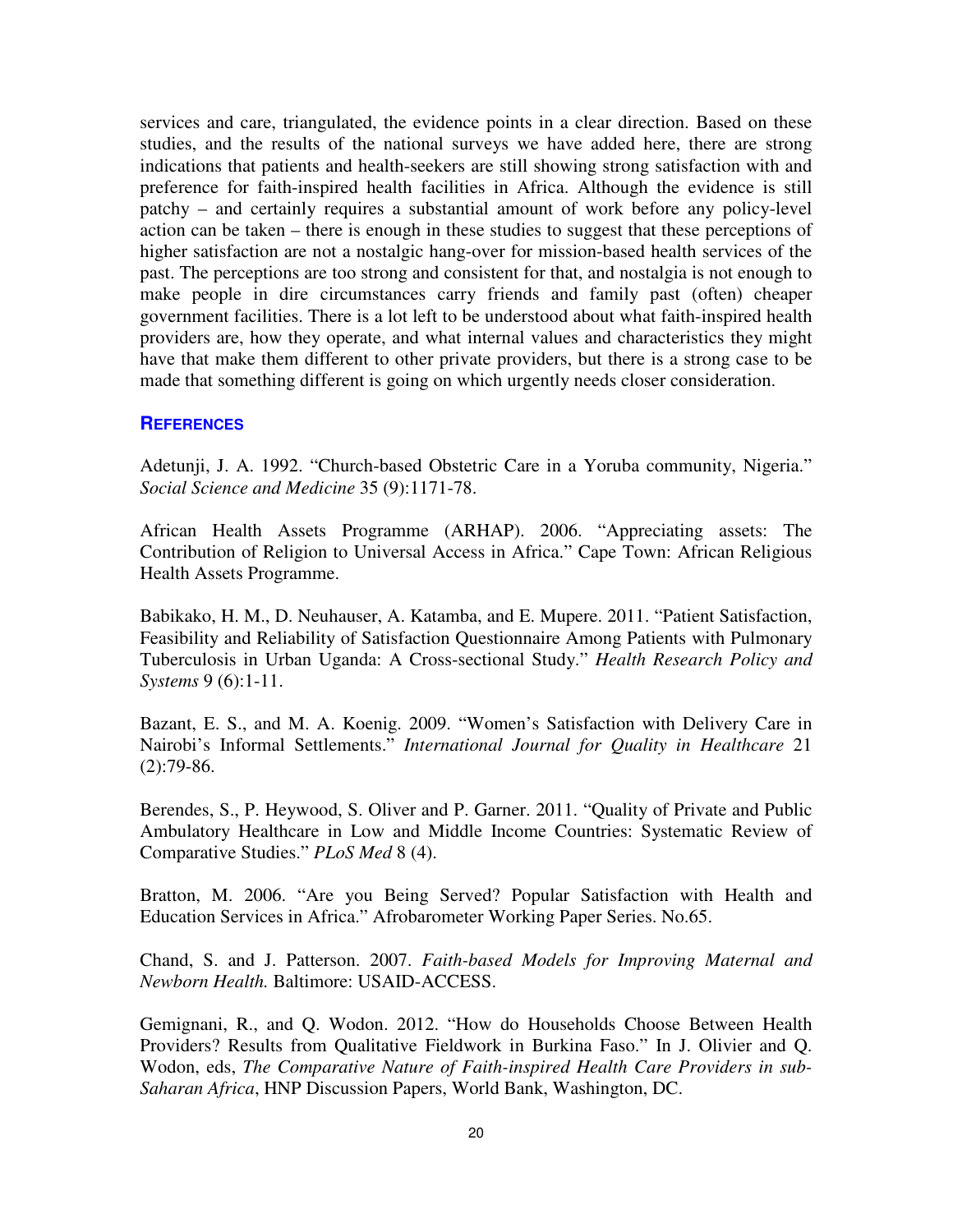Gilson, L., J. Adusei, D. Arhin, C. Hongoro, P. Mujinja, and K. Sagoe. 1997. "Should African Governments Contract out Clinical Health Services to Church Providers?" In B. M. S. Bennett, and A. Mills, editors, *Private Health Providers in Developing Countries: Serving the Public Interest?*, London and New Jersey: Zed Books.

Gilson, L, P. D. Sen, S. Mohammed, and P. Mujinja. 1994. "The Potential of Health Sector Nongovernmental Organizations - Policy Options." *Health Policy and Planning* 9(1):14-24.

Gilson L, M. Magomi, and E. Mkangaa. 1995. "The Structural Quality of Tanzanian Primary Health Facilities." *Bulletin of the World Health Organization* 73 (1):105-14.

Gilson, L. 2005. "Editorial: Building Trust and Value in Health Systems in Low- and Middle-Income Countries." *Social Science & Medicine* 61:1381-84.

Hutchinson, P. 2001. "Combating Illness." In R. Reinikka, and P. Collier, eds, *Uganda's Recovery: The Role of Farms, Firms, and Government*, World Bank, Washington, DC.

Iyun, F. 1989. "An Assessment of a Rural Health Programme on Child and Maternal Care: The Ogbomoso Community Health Care Programme (CHCP), Oyo State, Nigeria." *Social Science & Medicine* 29(8): 933–8.

Levin, A, T. Dmytraczenko, M. McEuen. 1999. "Costs of Maternal Healthcare in Masaka District Uganda." Bethesda, MD: Partnerships for Health Reform.

Levin, A., T. Dmytraczenko, M. McEuen, F. Ssengooba, R. Mangani, and G. Van Dyck. 2003. "Costs of Maternal Healthcare Services in Three Anglophone African Countries." *International Journal of Health Planning Management* 18 (1):3-22.

Lievens, T., P. Serneels, S. Garbarino, and P. Quartey. 2011. "Creating Incentives to Work: Results from a Qualitative Health Worker Study in Ghana." World Bank, Washington DC.

Lindelöw, M., R. Reinikka, and J. Svensson. 2003. "Healthcare on the Frontlines: Survey Evidence on Public and Private Providers in Uganda." *Africa Region Human Development Working Paper Series No. 38,* World Bank, Washington, DC.

Luboga, S., A. Hagopian J. Ndiku, E. Bancroft, and P. McQuide. 2011. "Satisfaction, Motivation, and Intent to Stay Among Ugandan Physicians: A Survey from 18 National Hospitals." *International Journal of Health Planning and Management* 26:2-17.

Makinen, M., S. Sealy, R. A. Bitran, S. Adjei, and R. Munoz. 2011. *Private Health Sector Assessment in Ghana,* World Bank, Washington, DC.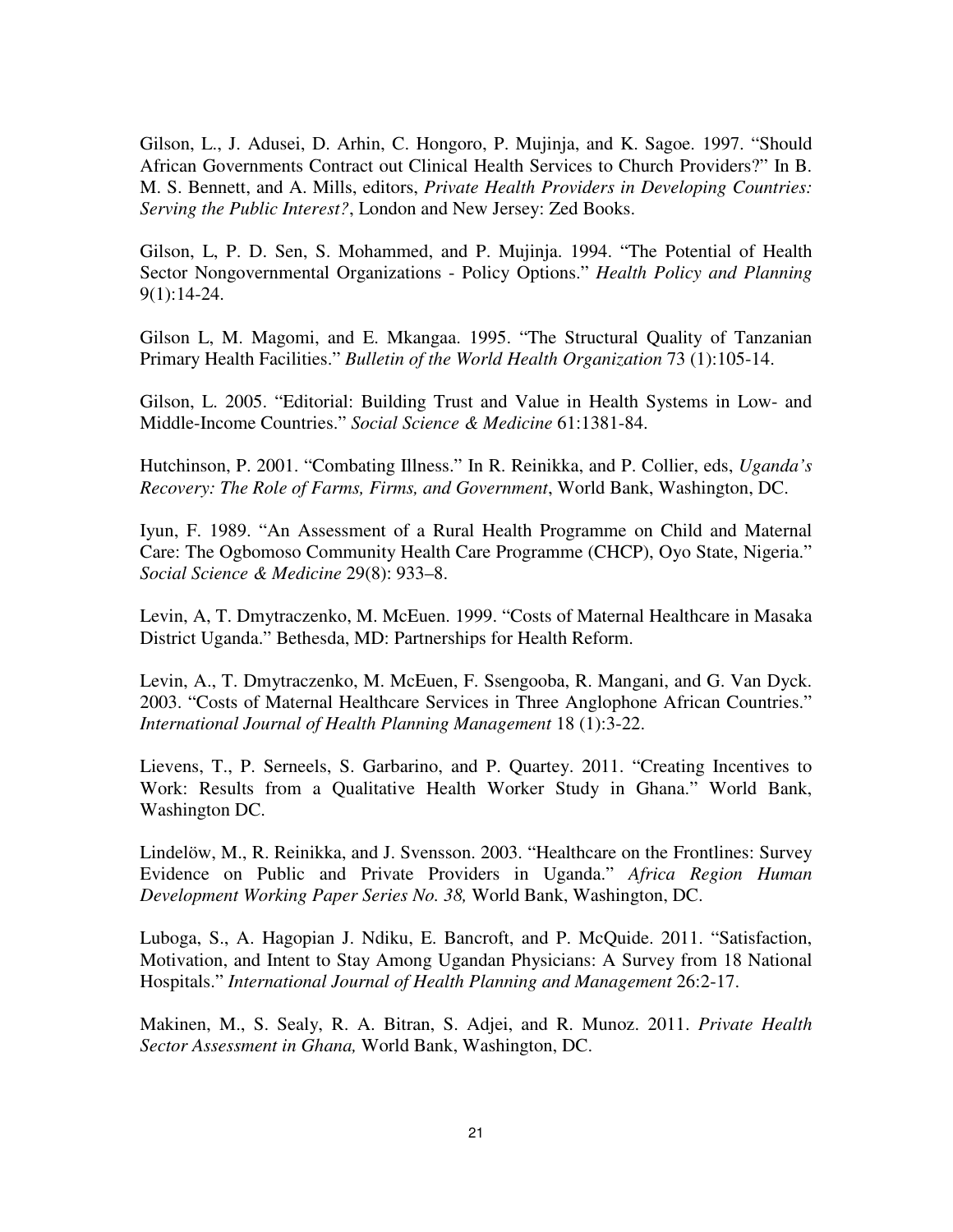McGilvray, J. 1981. *The Quest for Health and Wholeness.* Tübingen: German Institute for Medical Mission.

Mliga, G. R. 2003. "Decentralization and the Quality of Healthcare in Tanzania." In D. K. Leonard, editor, *Africa's Changing Markets for Health and Veterinary Services: The New Institutional Issues*, London: GAIA Books.

Nshakira, N., S. Whyte, J. Jitta, and G. Busuulwa. 1996. "An Assessment of Quality of Out-Patient Clinical Care in District Health Facilities - Tororo District." Child Health and Development Centre, Makerere University, Institute of Anthropology, University of Copenhagen, District Health Management Team, Tororo District.

Nwabueze, S. A., P. O. U. Adogu, A. L. Ilika, and M. C. Asuzu. 2010. "Comparative Analysis of Patient Satisfaction Levels in HIV/AIDS Care in Secondary and Tertiary, Healthcare Facilities in Nigeria." *Afrimedic Journal* 1 (1).

Reinikka, R., and J. Svensson. 2010. "Working for God? Evidence from a Change in Financing of not-for-profit Healthcare Providers in Uganda." *Journal of the European Economic Association* 8:1159-78.

Schmid, B., E. Thomas, J. Olivier, and J. R Cochrane. 2008. "The Contribution of Religious Entities to Health in sub-Saharan Africa." Cape Town: African Religious Health Assets Programme.

Serneels, P., J. G. Montalvo, G. Pettersson, T. Lievens, J. D. Buterae, and A,Kidanu. 2010. "Who wants to work in a rural health post? The Role of Intrinsic Motivation, Rural Background and Faith-based Institutions in Rwanda and Ethiopia." Bonn: Discussion Paper No 4831, Institute for the Study of Labor.

Shojo, M., C. Tsimpo, and Q. Wodon. 2012. "Satisfaction with and Reasons for Choosing Faith-inspired Health Care Provision in Ghana." In J. Olivier and Q. Wodon, eds, *The Comparative Nature of Faith-inspired Health Care Providers in sub-Saharan Africa*, HNP Discussion Papers, World Bank, Washington, DC.

Thomas, E., B. Schmid, M. Gwele, R. Ngubo, and J. R. Cochrane. 2006. "Let us Embrace: The Role and Significance of an Integrated Faith-based Initiative for HIV and AIDS." Cape Town: African Religious Health Assets Programme.

Widmer, M., A. P. Betran, M. Merialdi, J. Requejo, and T. Karpf. 2011. "The Role of Faith-based Organizations in Maternal and Newborn Healthcare in Africa." *International Journal of Gynecology and Obstetrics*, 114: 218-22.

Wodon, Q. 2013. *Faith and Human Development: Education and Health Services in Africa,* New York: Palgrave MacMillan.